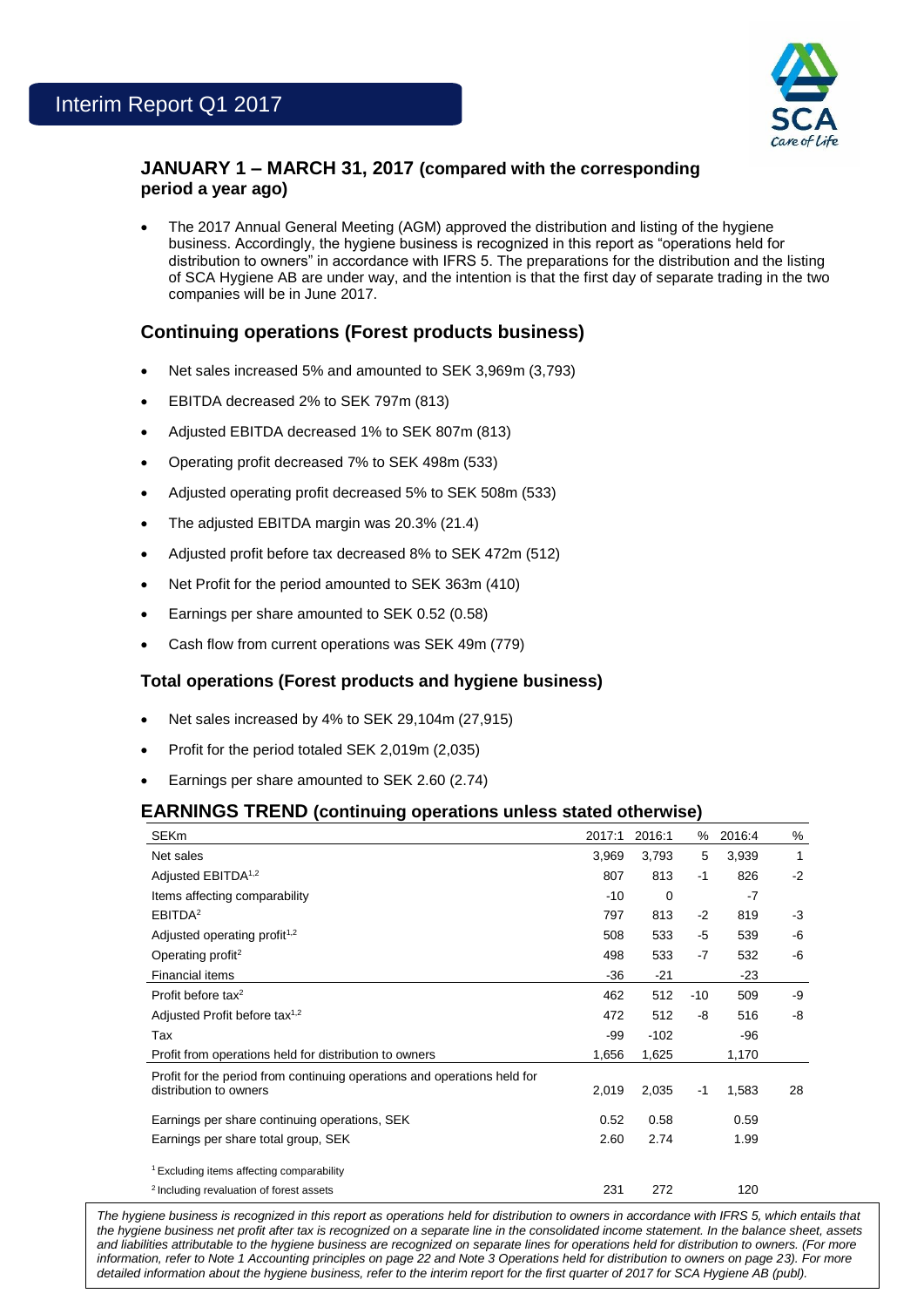# **CEO'S COMMENTS**

At the Annual General Meeting on April 5, 2017, SCA's shareholders decided to split SCA into two listed companies: SCA, an efficient and well-invested forest products company, and Essity, a leading global hygiene and health company. The split aims to increase the value for the shareholders in the long-term through increased focus, customer value and development opportunities and by enabling each company to successfully realize its strategies. We look forward to an exciting future for these two strong listed companies.

Net sales for the Group's continuing operations (forest products business) for the first quarter of 2017 rose 5% compared with the corresponding period a year ago. This increase was mainly attributable to higher kraftliner volumes and higher prices in Wood.

Adjusted EBITDA for the Group's continuing operations (forest products business) for the first quarter of 2017 decreased 1% compared with the corresponding period a year ago. This decrease was mainly attributable to higher energy and raw material costs and a revaluation of approximately SEK 40m related to a fair value measurement of electricity certificates. Higher volumes and prices combined with exchange rate effects had a positive effect on earnings.

Net sales for the Group's hygiene business for the first quarter of 2017 rose 4.2% compared with the corresponding period a year ago. Organic sales increased 1.0%. Organic sales increased 5.2% in emerging markets, which accounted for 36% of net sales, and decreased 0.9% in mature markets.

Adjusted EBITA for the Group's hygiene business for the first quarter of 2017, excluding currency translation effects, acquisitions and divestments, rose 4% compared with the corresponding period a year ago. This increase was primarily attributable to higher volumes, a better price/mix, cost savings and other measures to improve profitability. Selling costs were higher, and investments were made in increased marketing activities. Higher energy and raw material costs had a negative effect on earnings. The Group's adjusted EBITA margin increased 0.2 percentage points to 11.5%. Operating cash flow rose 60%. The adjusted return on capital employed increased 0.1 percentage points to 15.6%.

On April 3, 2017, the Group completed the acquisition of BSN medical, a leading medical solutions company that will be included in the Group's hygiene business.

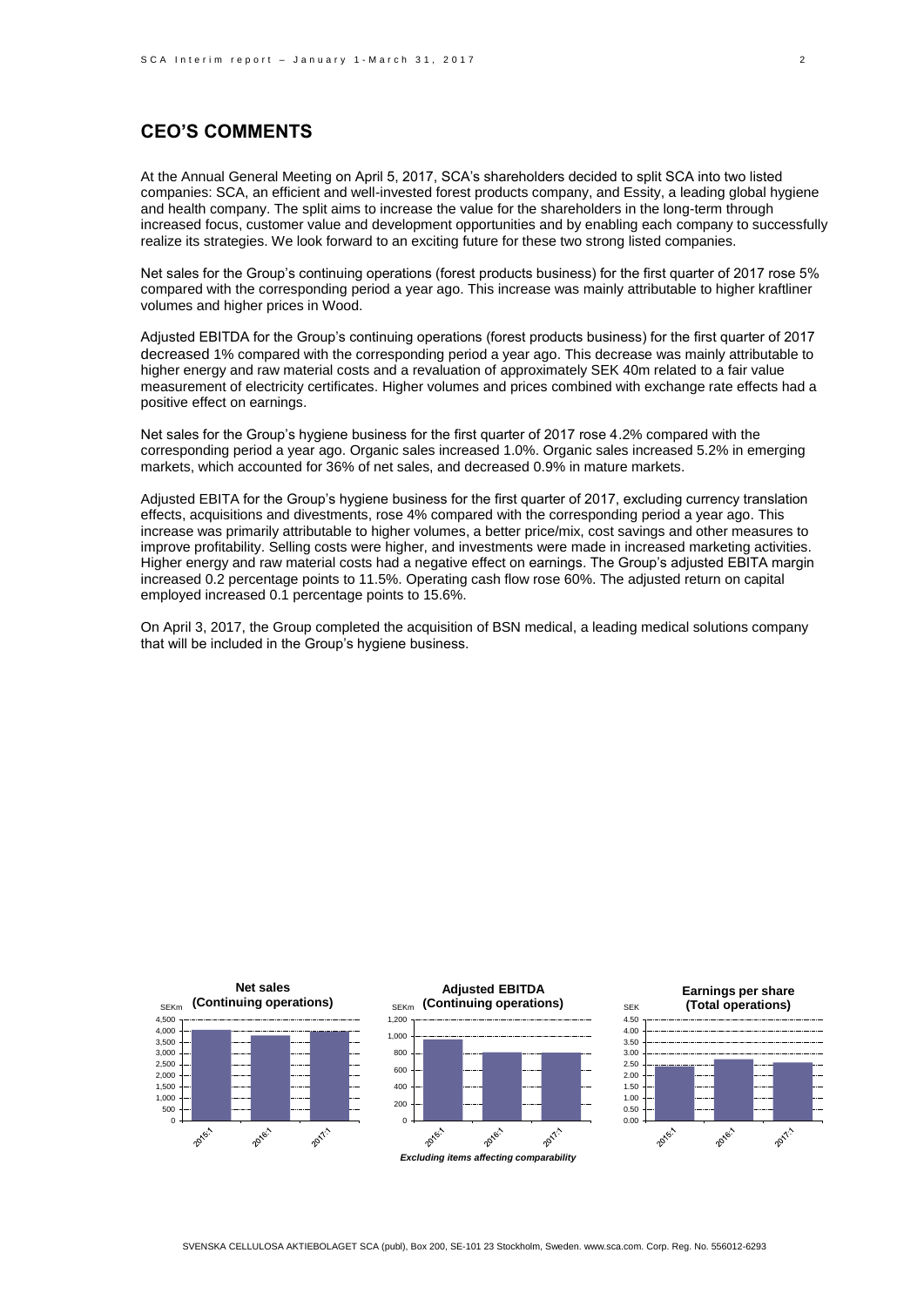# **ADJUSTED EARNINGS TREND**

| <b>SEKm</b>                                                                                                   | 2017:1   | 2016:1   | %     | 2016:4   | %            |
|---------------------------------------------------------------------------------------------------------------|----------|----------|-------|----------|--------------|
| Net sales                                                                                                     | 3,969    | 3,793    | 5     | 3,939    | $\mathbf{1}$ |
| Adjusted operating expenses <sup>1</sup>                                                                      | $-3.162$ | $-2.980$ | 6     | $-3,108$ | 2            |
| Share of profits of associates and joint ventures                                                             | 0        | 0        |       | -5       |              |
| Adjusted EBITDA <sup>1,2</sup>                                                                                | 807      | 813      | $-1$  | 826      | $-2$         |
| Depreciation                                                                                                  | $-299$   | $-280$   |       | $-287$   |              |
| Adjusted operating profit <sup>1,2</sup>                                                                      | 508      | 533      | $-5$  | 539      | -6           |
| <b>Financial items</b>                                                                                        | $-36$    | $-21$    |       | $-23$    |              |
| Adjusted profit before tax $1,2$                                                                              | 472      | 512      | -8    | 516      | -8           |
| Adjusted tax                                                                                                  | $-101$   | $-102$   |       | $-98$    |              |
| Adjusted profit for the period from continuing operations <sup>1,2</sup>                                      | 371      | 410      | $-10$ | 418      | $-11$        |
| Adjusted profit for the period from operations held for distribution to owners                                | 1,971    | 1,776    | 11    | 1,783    | 11           |
| Adjusted profit for the period from continuing and operations held for<br>distribution to owners <sup>1</sup> | 2,342    | 2,186    | 7     | 2,201    | 6            |
| Adjusted margins (%)                                                                                          |          |          |       |          |              |
| Adjusted EBITDA-margin <sup>1,2</sup>                                                                         | 20.3     | 21.4     |       | 21.0     |              |
| Adjusted operating margin <sup>1,2</sup>                                                                      | 12.8     | 14.1     |       | 13.7     |              |
| Financial net margin                                                                                          | $-0.9$   | $-0.6$   |       | $-0.6$   |              |
| Adjusted profit margin <sup>1,2</sup>                                                                         | 11.9     | 13.5     |       | 13.1     |              |
| Adjusted tax <sup>1</sup>                                                                                     | $-2.5$   | $-2.7$   |       | $-2.5$   |              |
| Adjusted net margin continuing operations <sup>1</sup>                                                        | 9.4      | 10.8     |       | 10.6     |              |
| <sup>1</sup> Excluding items affecting comparability                                                          |          |          |       |          |              |
| <sup>2</sup> Including revaluation of forest assets                                                           | 231      | 272      |       | 120      |              |

# **ADJUSTED EBITDA**

| <b>SEKm</b>               | 2017:1 | 2016:1 | %     | 2016:4 | $\%$  |
|---------------------------|--------|--------|-------|--------|-------|
| Forest                    | 325    | 293    | 11    | 338    | $-4$  |
| Wood                      | 145    | 87     | 67    | 161    | $-10$ |
| Pulp                      | 104    | 163    | $-36$ | 102    | 2     |
| Paper                     | 268    | 303    | $-12$ | 276    | -3    |
| Other                     | $-35$  | -33    |       | -51    |       |
| Total adjusted EBITDA 1,2 | 807    | 813    | -1    | 826    | $-2$  |
|                           |        |        |       |        |       |

# **ADJUSTED OPERATING PROFIT**

| <b>SEKm</b>                                                                                            | 2017:1 | 2016:1 | %     | 2016:4 | %   |
|--------------------------------------------------------------------------------------------------------|--------|--------|-------|--------|-----|
| Forest                                                                                                 | 297    | 267    | 11    | 310    | -4  |
| Wood                                                                                                   | 83     | 38     | 118   | 108    | -23 |
| Pulp                                                                                                   | 31     | 99     | -69   | 37     | -16 |
| Paper                                                                                                  | 141    | 164    | $-14$ | 139    |     |
| Other                                                                                                  | -44    | $-35$  |       | -55    |     |
| Total adjusted operating profit <sup>1,2</sup><br><sup>1</sup> Excluding items affecting comparability | 508    | 533    | -5    | 539    | -6  |
| <sup>2</sup> Including revaluation of forest assets                                                    | 231    | 272    |       | 120    |     |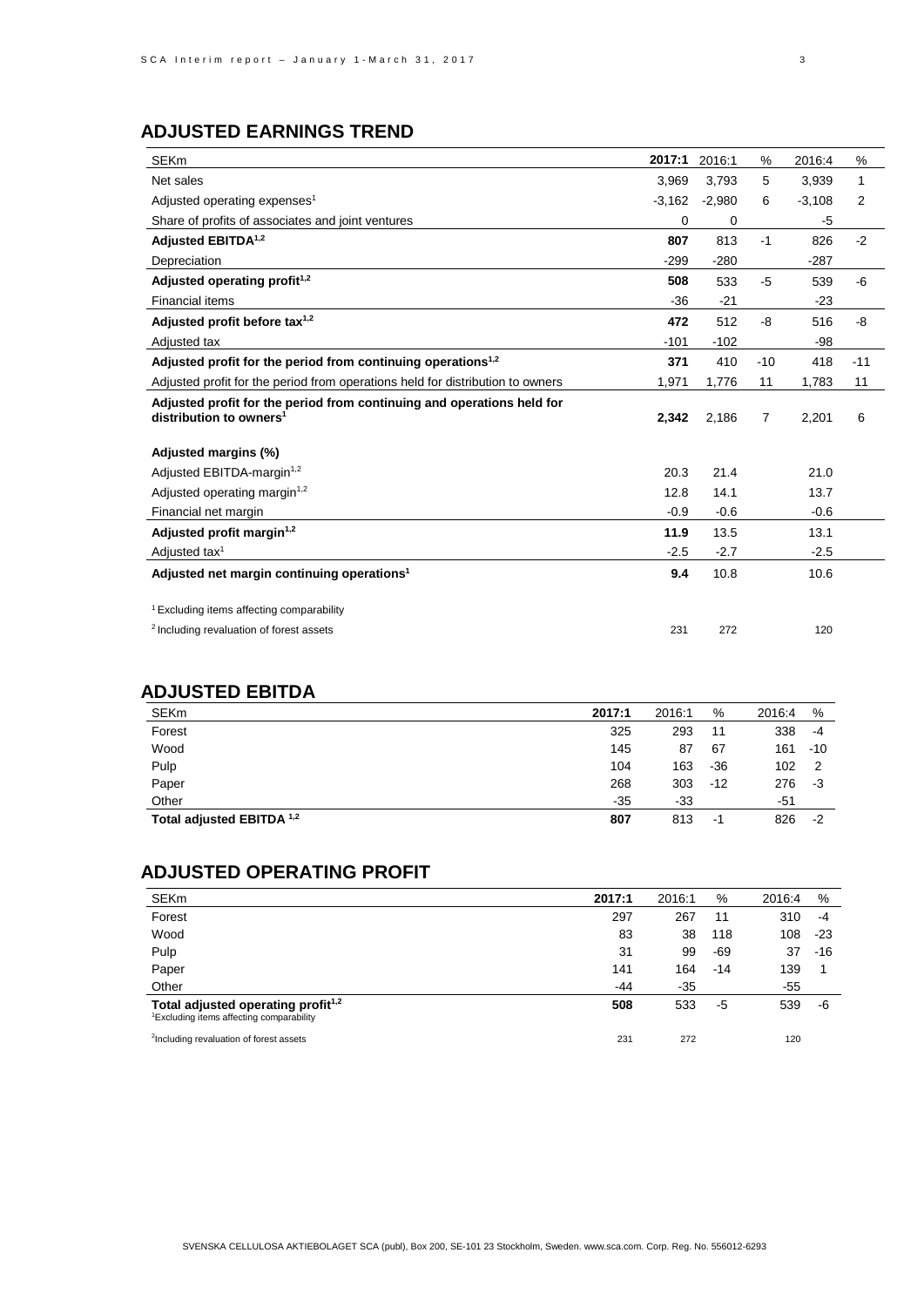



*Excluding items affecting comparability*



*Excluding items affecting comparability*

#### **Change in net sales (%)**

|                    | 1703 vs.<br>1603 |
|--------------------|------------------|
| Total              | 5                |
| Price/mix          | 2                |
| Volume             | 3                |
| Currency           | O                |
| Acquisitions       | O                |
| <b>Divestments</b> |                  |

#### **Change in adjusted EBITDA (%)**

|               | 1703 vs.<br>1603 |
|---------------|------------------|
| <b>Total</b>  |                  |
| Price/mix     | 5                |
| Volume        | 2                |
| Raw materials | -5               |
| Energy        | -1               |
| Currency      | 3                |
| Other         | 5                |

## **GROUP**

## **MARKET/EXTERNAL ENVIRONMENT – continuing operations**

**January**–**March 2017 compared with the corresponding period a year ago** Demand for kraftliner and bleached softwood kraft pulp (NBSK) in Europe increased and prices increased somewhat. Demand for solid-wood products also increased and prices rose. Demand for publication papers in Europe continued to decrease. Prices for LWC paper decreased slightly and prices for uncoated paper were stable.

### **SALES AND EARNINGS – continuing operations**

**January–March 2017 compared with the corresponding period a year ago** Net sales increased 5% to SEK 3,969m (3,793). Excluding exchange rate effects, net sales rose 5%, of which volume accounted for 3% and price/mix for 2%.

Adjusted EBITDA decreased 1% to SEK 807m (813). This decrease was mainly attributable to higher energy and raw material costs and a revaluation of approximately SEK 40m related to a fair value measurement of electricity certificates. Higher planned costs of approximately SEK 15m for wood handling and training in connection with the investment in increased pulp capacity at Östrand had a negative impact on earnings. Higher volumes and prices combined with exchange rate effects had a positive earnings effect.

Items affecting comparability amounted to SEK -10m (0) and comprised costs related to the split of the SCA Group into two listed companies.

Financial items rose to SEK -36m (-21), mainly due to the revaluation of currency derivatives.

Adjusted profit before tax decreased 8% to SEK 472m (512). The adjusted tax expense amounted to SEK 101m (102).

Adjusted profit for the period from continuing operations decreased 10% to SEK 371m (410).

#### **Total operations**

Adjusted profit for the period for continuing operations and operations held for distribution to owners increased 7% to SEK 2,342m (2,186).

#### **First quarter of 2017 compared with fourth quarter of 2016**

Net sales increased 1% to SEK 3,969m (3,939). Excluding exchange rate effects, net sales rose 2%, of which volume accounted for 1% and price/mix for 1%.

Adjusted EBITDA decreased 2% to SEK 807m (826). The decrease was mainly attributable to increased raw material costs and negative exchange rate effects. Lower energy costs had a positive earnings effect.

Items affecting comparability amounted to SEK -10m (-7) and comprised costs related to the split of the SCA Group into two listed companies.

Financial items rose to SEK -36m (-23), mainly due to the revaluation of currency derivatives.

Adjusted profit before tax decreased 8% to SEK 472m (516). The adjusted tax expense amounted to SEK 101m (98).

Adjusted profit for the period from continuing operations decreased 11% to SEK 371m (418).

#### **Total operations**

Adjusted profit for the period for continuing operations and operations held for distribution to owners increased 6% to SEK 2,342m (2,201).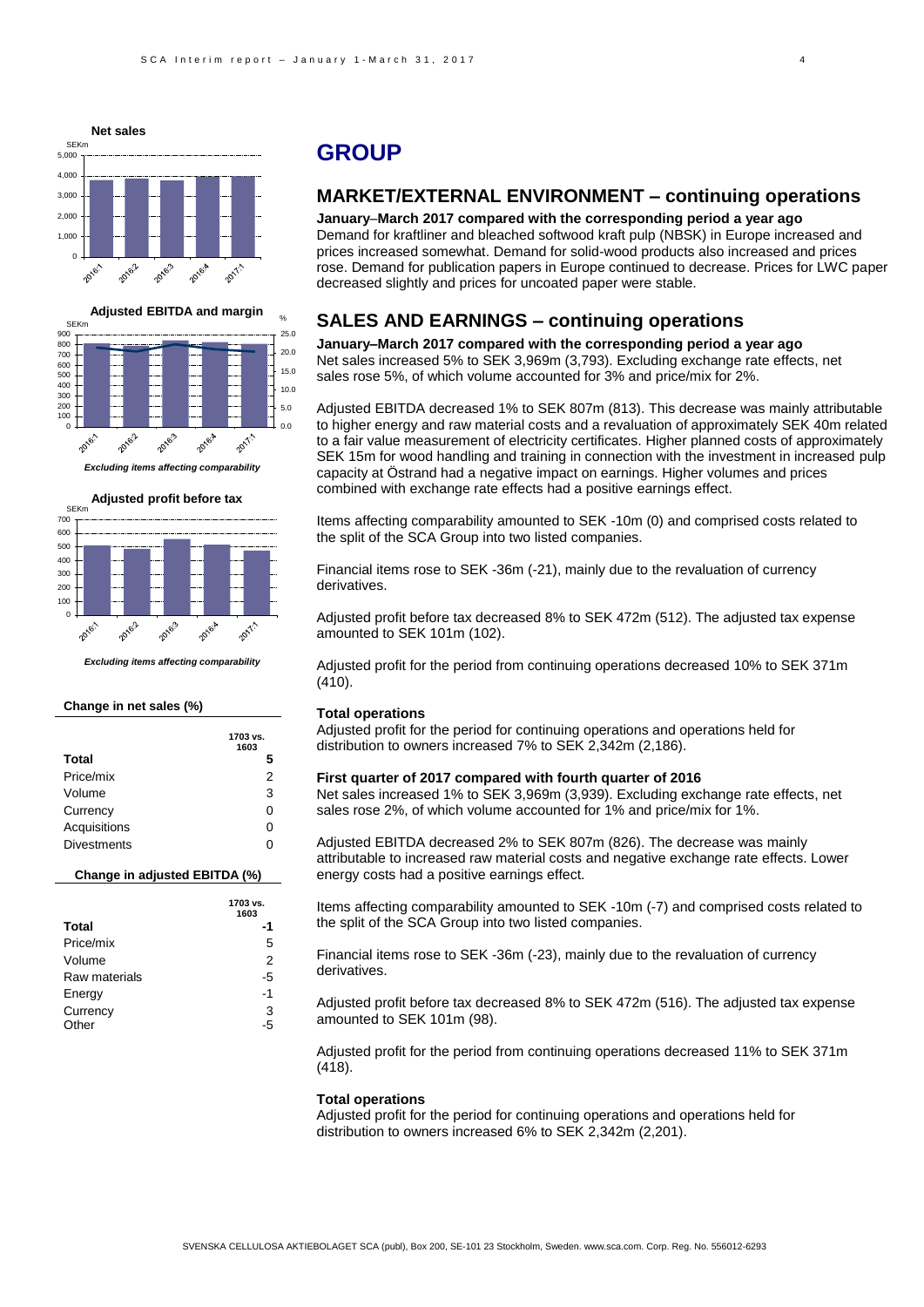### **CASH FLOW AND FINANCING – continuing operations**

**January–March 2017 compared with the corresponding period a year ago** The operating cash surplus amounted to SEK 574m (514). The cash flow effect of changes in working capital was SEK -354m (349). Working capital as a share of net sales increased. Current capital expenditures amounted to SEK -126m (-73). Operating cash flow was SEK 85m (800).

Strategic capital expenditures amounted to SEK -515m (-388). This increase was mainly attributable to the investment in increased capacity at Östrand pulp mill. During the first quarter approximately SEK 500m was invested in Östrand and since the start of the project approximately SEK 3.1bn has been invested of the total estimated investment of approximately SEK 7.8bn. Net cash flow totaled SEK -678m (-158).

Net debt for continuing operations increased SEK 376m to SEK 564m during the quarter. Net cash flow increased net debt by SEK 678m.

#### **Total operations**

The debt/equity ratio for the Group's total operations was 0.39 (0.48). Excluding pension liabilities, the debt/equity ratio was 0.35 (0.42). The debt payment capacity was 46% (48).

# **EQUITY – total operations**

### **January-March 2017**

Consolidated equity increased SEK 3,838m during the period to SEK 83,357m. Net profit for the period increased equity by SEK 2,019m. Equity increased SEK 777m net after tax as a result of the fair value measurement of pension assets and updated assumptions and assessments that affect the valuation of the pension liability. Fair value measurement of financial instruments decreased equity by SEK 178m after tax. Exchange rate movements, including the effects of hedges of net investments in foreign assets, after tax, increased equity by SEK 307m. Equity increased as a result of a new issue of shares of SEK 960m to non-controlling interests in Vinda. Other items reduced equity by SEK 47m.

## **TAX – continuing operations**

### **January-March 2017**

A tax expense of SEK 101m, excluding items affecting comparability, was reported for the period. The reported tax expense corresponds to an effective tax rate of 21.4%.

The tax expense including items affecting comparability was SEK 99m, corresponding to an effective tax rate of 21.4%.

### **EVENTS DURING THE QUARTER – total operations**

#### **SCA strengthens tissue business in the UK**

On January 26, 2017, SCA announced that, to meet the growing demand for high-quality tissue and strengthen the product offering in the UK, SCA is investing in a through-air drying (TAD) machine at its tissue plant in Skelmersdale. SCA has also decided to close an older tissue machine in Stubbins and signed an agreement to divest its tissue plant in Chesterfield to Sidcot Group Limited. These measures are part of SCA's Tissue Roadmap and are aligned with the company's strategy to streamline production and secure capacity for future growth to increase value creation in the Consumer Tissue and Professional Hygiene business areas.

Following the investment at the Skelmersdale tissue plant of approximately SEK 160m, the production capacity of high-quality TAD products will be 28,000 tons.

The cost for closing the older tissue machine in Stubbins, with an annual production capacity of 20,000 tons, is expected to amount to approximately SEK 120m and will be recognized as an item affecting comparability, of which SEK 80m was recognized in the first quarter of 2017. Approximately SEK 70m of these costs are expected to impact cash flow.

Sidcot Group Limited paid a consideration of approximately GBP 3m (approximately SEK 35m) for the production facility in Chesterfield. The facility produces mother reels but has no

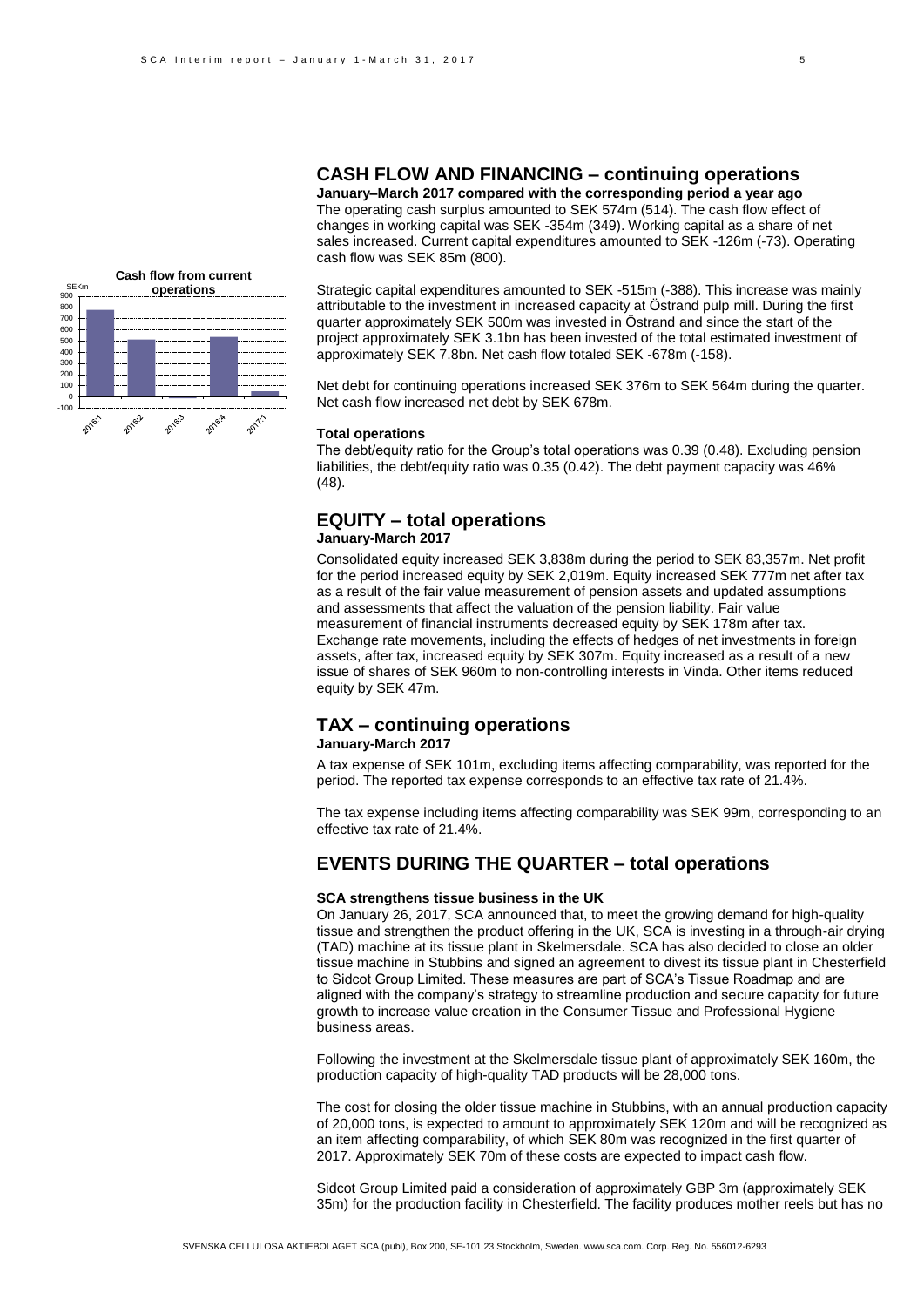converting capacity. SCA will have no internal need for the type of mother reels produced at the plant. The annual production capacity is 31,000 tons. An impairment loss of SEK 10m was recognized as an item affecting comparability in the fourth quarter of 2016. The transaction was completed in the first quarter of 2017.

#### **SCA invests to further strengthen tissue operations in Mexico and baby diaper operations in Europe**

On February 23, 2017, SCA announced that, to further strengthen competitiveness and enable future growth in the tissue operations in Mexico, the company has decided to invest about USD 105m (approximately SEK 950m) in one of the company's facilities in the country. To strengthen its baby diaper product offering in Europe, SCA has also decided to invest about EUR 40m (approximately SEK 380m) in facilities in Europe. The investment in Mexico will support SCA's high-quality tissue offering under the Regio brand.

#### **SCA Hygiene AB raises EUR 2 billion in the bond market**

On March 15, 2017, SCA announced that SCA Hygiene AB, under its Euro Medium Term Note (EMTN) program, had raised EUR 2bn at an average interest rate of 0.98% and an average tenor of 6.35 years. The purpose of the transaction was to finance the acquisition of BSN medical.

### **EVENTS AFTER THE QUARTER – total operations**

#### **SCA's acquisition of BSN medical now closed**

On April 3, 2017, SCA announced that the company's acquisition of BSN medical, a leading medical solutions company, had been closed. BSN medical develops, manufactures and sells products within wound care, compression therapy and orthopedics. The purchase price for the shares amounted to EUR 1,400m and takeover of net debt to approximately EUR 1,340m1). SCA consolidates BSN medical as of April 3, 2017.

BSN medical's sales for 2016 amounted to EUR 850m (SEK 8,038m) and adjusted EBITDA2) for 2016 was EUR 210m (SEK 1,986m). Organic sales, which exclude exchange rate effects, acquisitions and divestments, increased 5.3%.

BSN medical will be included in SCA's Personal Care business area. Together with SCA's business unit Incontinence Care, BSN medical will form the new business unit Health and Medical Solutions. This business unit is led by Margareta Lehmann, previously President of SCA Incontinence Care.

The BSN medical acquisition is an excellent strategic fit for SCA, supporting our vision to improve well-being through leading hygiene and health solutions, two closely interlinked areas. SCA's Incontinence Products business, with the global leading TENA brand, shares similar positive market characteristics, customer base and sales channels with BSN medical, which provide opportunities for accelerated growth through cross-selling.

BSN medical, with well-known brands such as Leukoplast, Cutimed, JOBST, Delta and Actimove, has leading market positions in several attractive medical product categories and provides a new growth platform with future industry consolidation opportunities.

The acquisition is expected to realize annual synergies of at least EUR 30m with full effect three years after closing. Restructuring costs are expected to amount to a total of approximately EUR 10m to be incurred in the first three years following completion. The BSN medical acquisition is expected to be accretive to SCA's earnings per share from the first year. The company has high cash conversion and an asset-light business model. The acquisition is fully debt-funded. SCA remains fully committed to retaining a solid investment grade rating.

 $1)$  Based on net debt as per December 31, 2016. Final takeover of net debt will be based on March 31, 2017.

<sup>2)</sup> Excluding items affecting comparability.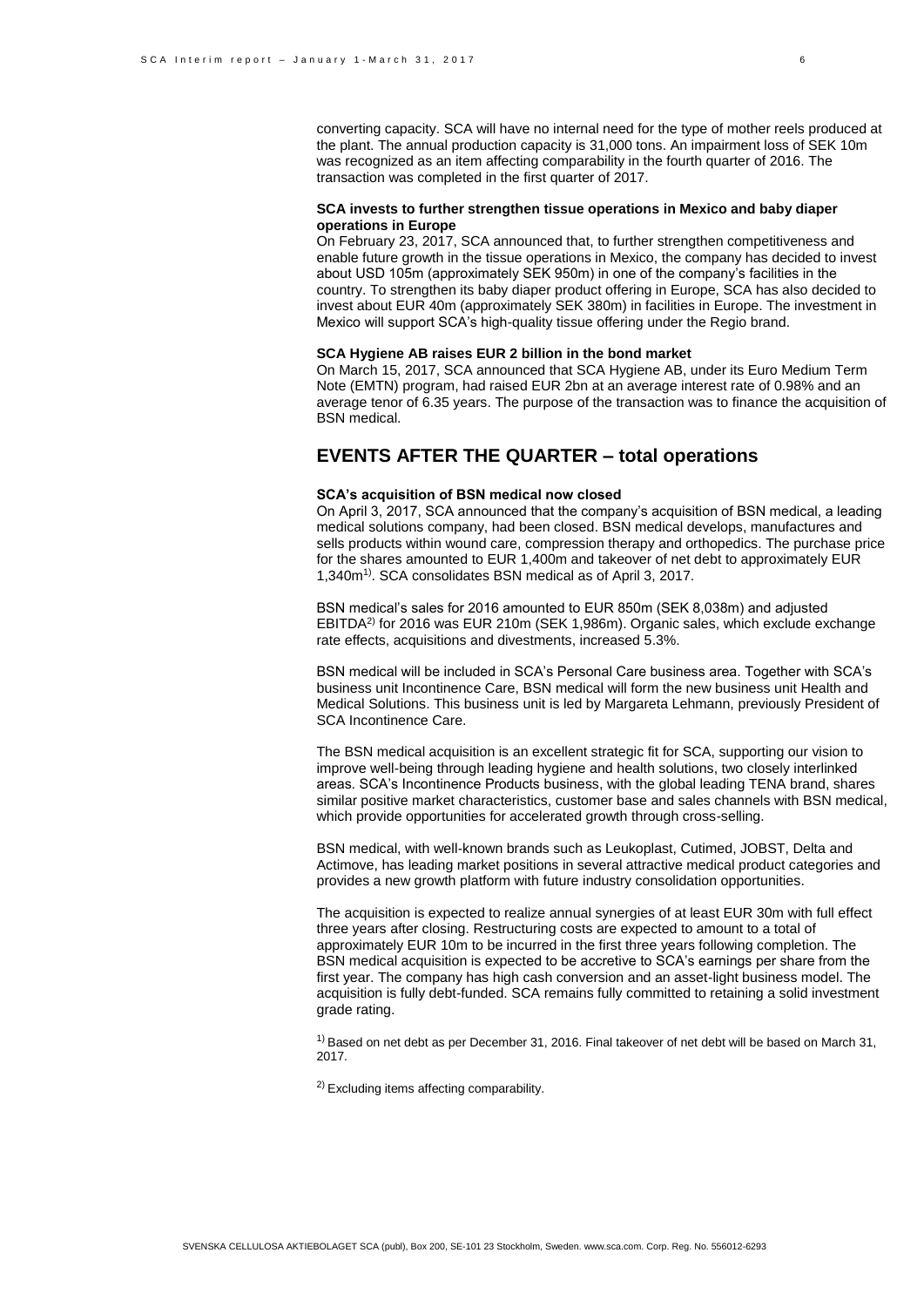#### **SCA to become two listed companies: the forest products company SCA and the hygiene and health company Essity**

On April 5, 2017, the 2017 AGM of SCA decided that all shares in the wholly owned subsidiary SCA Hygiene AB (currently undergoing a change of name to Essity Aktiebolag), comprising the SCA Group's hygiene business, will be distributed to the shareholders of SCA. The preparations for the distribution and the listing of SCA Hygiene AB are under way, and the intention is that the first day of separate trading in the two companies will be in June 2017.

SCA's 2017 AGM also decided to relocate the company's registered office to Sundsvall.

SCA has also convened an extraordinary general meeting at 12:00 CET on May 17, 2017 in Sundsvall to elect new members to the Board of SCA, who are expected to take up their new positions in conjunction with the first day of separate trading in the two companies.

#### **Changed financial targets for the hygiene business**

On April 27, 2017, SCA announced that the financial targets for the hygiene business have been updated in conjunction with the split of the Group. The current targets for Personal Care and Tissue have been replaced with targets for the Group. The company will continue to apply targets for organic growth and adjusted return on capital employed (defined as adjusted operating profit before amortization of acquisition-related intangible assets (adjusted EBITA)/capital employed). The target levels have been determined on the basis of the weighted average of the previous targets, taking into account the assessed impact of the BSN medical acquisition. The new targets for the Group are now annual organic growth of above 3% and adjusted return on capital employed of above 15%.

#### **Credit facilities received – continuing operations**

In April 2017, SCA received credit facilities confirmed in writing from a group of four Swedish banks for a revolving credit facility comprising a total of SEK 8,000m. The credit facilities have a maturity of three years (SEK 4,500m) and five years (SEK 3,500m) respectively and will be utilised in connection with the distribution of the hygiene business.

SCA has also received credit facilities confirmed in writing from a Swedish credit market company totaling SEK 1,500m, divided into three parts each amounting to SEK 500m with a maturity of five, six and seven years respectively. These loans will also be utilised in conjunction with the distribution of the hygiene business.

The above credit facilities totaling SEK 9,500m are sufficient to cover SCA's financing needs after the distribution of the hygiene business, including the need to maintain a credit reserve corresponding to 10% of the company's annual sales.

## **PLANNED MAINTENANCE STOPS – continuing operations**

During the second quarter of 2017, maintenance stops will be carried out at the production facilities in Östrand for Pulp and Munksund and Ortviken for Paper. The total negative effect on earnings is expected to amount to approximately SEK 140m, of which SEK 60m in Pulp and SEK 80m in Paper.

The earnings effect of the maintenance stops is calculated as the total of the direct cost for the maintenance work and the loss of income from production losses during the stop.

## **EXPECTED COSTS RELATED TO THE INVESTMENT IN INCREASED CAPACITY AT ÖSTRAND – continuing operations**

For full-year 2017, costs related to the investment in increased pulp capacity at Östrand are expected to amount to approximately SEK 150m, of which depreciation account for about SEK 50m. For full-year 2016, costs related to the investment amounted to approximately SEK 75m, of which depreciation accounted for about SEK 45m.

### **NET SALES PER GEOGRAPHIC REGION – continuing operations**

SCA's continuing operations are export-oriented. Approximately 86% of sales are delivered to customers outside Sweden. SCA's largest markets based on net sales in 2016 are presented in the table below. Approximately 3% of net sales in 2016 were related to SCA's hygiene business. These sales were conducted at market prices and are included in the figures below.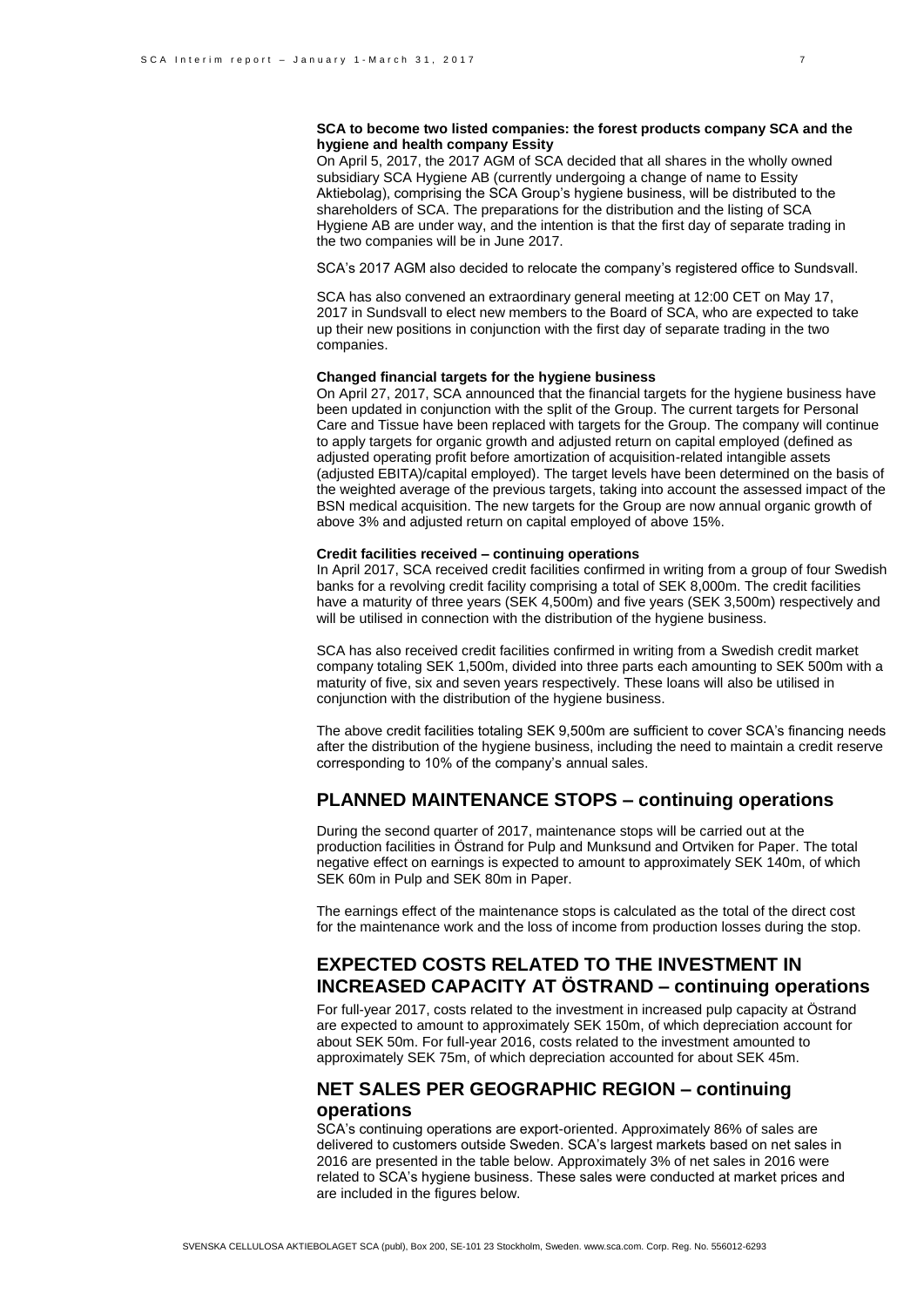|                     | %  |                   | $\%$ |
|---------------------|----|-------------------|------|
| UK                  | 17 | Japan             | 5    |
| Germany             | 16 | Rest of Asia      | 6    |
| Sweden              | 14 | <b>Total Asia</b> | 11   |
| France              | 7  | Africa            | 3    |
| Norway              | 4  | Americas          | 2    |
| Netherlands         | 4  | <b>Total</b>      | 100  |
| Denmark             | 4  |                   |      |
| Rest of Europe      | 18 |                   |      |
| <b>Total Europe</b> | 84 |                   |      |

# **CURRENCY EXPOSURE AND CURRENCY HEDGING – continuing operations**

Due to the focus on exports, SCA's continuing operations are relatively dependent on various currencies. The table below presents the net currency exposure for the four largest currencies in 2016, measured as invoicing in each respective foreign currency less costs in the same currency.

EUR 1,022m USD 253m GBP 175m JPY 7,619m

In accordance with SCA's finance policy, this exposure is hedged to a certain extent. All balance sheet items in foreign currency are hedged, as is the currency portion of decided and contracted investments in fixed assets. According to the policy, future transaction exposure can also be hedged. At the end of the first quarter of 2017, approximately 40 percent of the forecast EUR inflows for the remaining nine months of the year have been secured at a EUR:SEK rate of 9.53.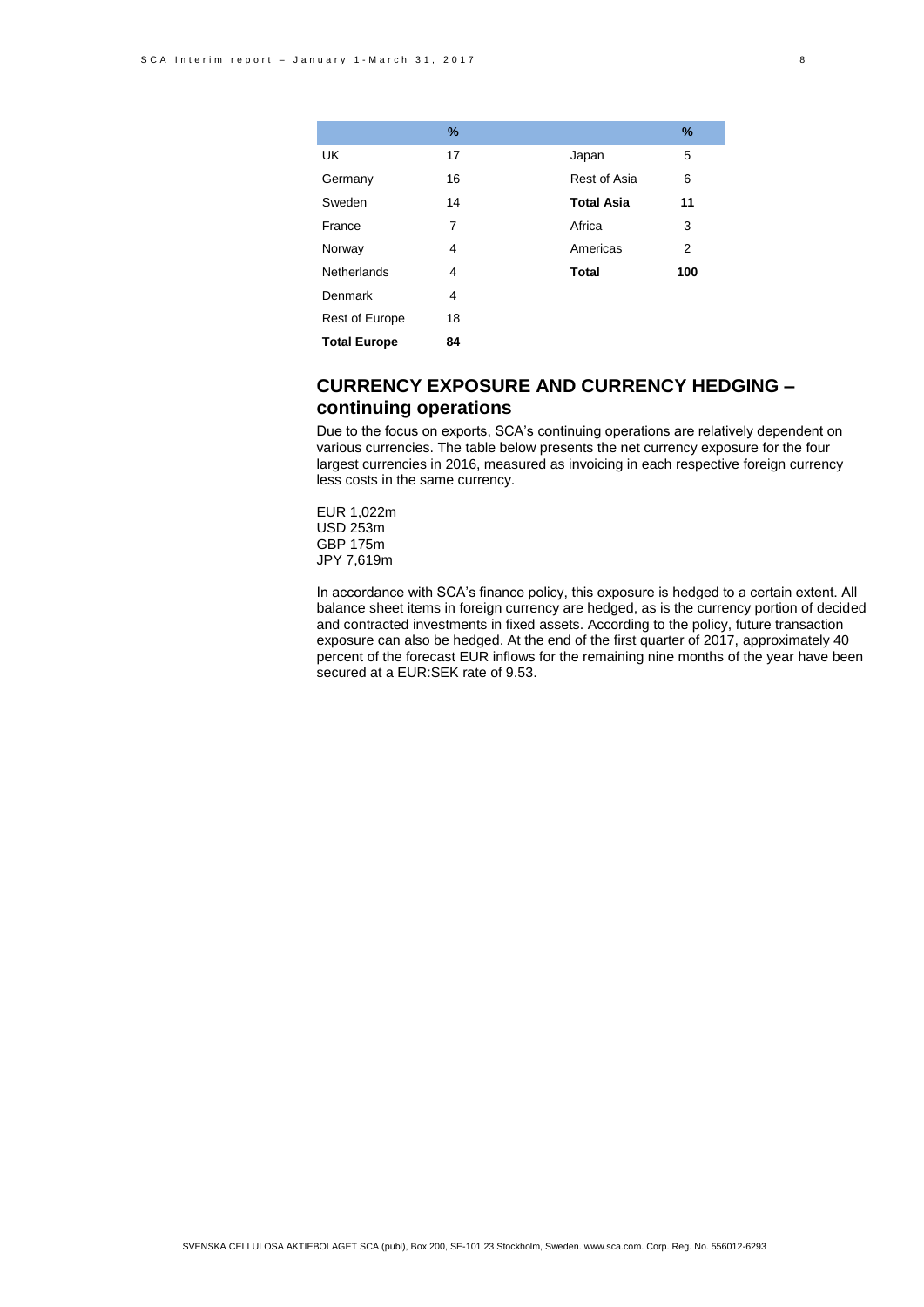



**Share of continuing operations, adjusted EBITDA 1703**







#### **Change in net sales (%)**

|                    | 1703 VS.<br>1603 |
|--------------------|------------------|
| <b>Total</b>       | 11               |
| Price/mix          | 0                |
| Volume             | 11               |
| Currency           | 0                |
| Acquisitions       | 0                |
| <b>Divestments</b> | ი                |

**1703 vs.** 

# **FOREST**

| <b>SEKm</b>                                          | 2017:1 | 2016:1 | ℅     | 2016:4 | %            |
|------------------------------------------------------|--------|--------|-------|--------|--------------|
| Net sales                                            | 1,312  | 1,187  | 11    | 1,296  | $\mathbf{1}$ |
| Adjusted EBITDA <sup>1</sup>                         | 325    | 293    | 11    | 338    | $-4$         |
| Depreciation                                         | $-28$  | -26    |       | -28    |              |
| Adjusted Operating profit <sup>1</sup>               | 297    | 267    | 11    | 310    | -4           |
| Adjusted EBITDA margin, % <sup>1</sup>               | 24.7   | 24.7   |       | 26.1   |              |
| Adjusted operating margin, % <sup>1</sup>            | 22.6   | 22.5   |       | 23.9   |              |
| Adjusted return on capital employed, % <sup>1</sup>  | 4.5    | 4.0    |       | 4.7    |              |
| Harvesting of own forest, thousand $m3$ sub          | 664    | 511    | 30    | 1,368  | -51          |
| Revaluation of forest                                | 231    | 272    | $-15$ | 120    | 93           |
| <sup>1</sup> Excluding items affecting comparability |        |        |       |        |              |

#### **Management of own forest**

Forest includes net sales from the management of the Group's own forest land, as well as the timber purchased from other forest owners, which is sold internally to SCA's forest industry operations. The forest industry operations also pay Forest's external purchase price for the timber purchased from forests owned by SCA. The business area's net sales comprise these sales of internally and externally purchased timber volumes to SCA's forest industry operations as well as internal flows of by-products.

In seasonal terms, the first quarter involves significantly less harvesting on the Group's own land and more from external suppliers. The anticipated remeasurement of the forest holding in accordance with IAS 41 will be distributed between the various quarters of the year based on the volume of timber harvested from the Group's own forest.

During the first quarter, harvesting of own forest amounted to  $664,000$  m<sup>3</sup> sub. The current planned rate of harvesting of own forest is approximately 4.3 million  $m^3$  sub per year.

#### **January-March 2017 compared with the corresponding period last year**

Net sales increased 11% to SEK 1,312m (1,187). This increase was related to higher delivery volumes. Prices were in line with the same period last year.

Adjusted EBITDA rose 11% to SEK 325m (293). This increase was mainly attributable to increased harvesting of own forest and lower felling costs.

#### **First quarter of 2017 compared with fourth quarter of 2016**

Net sales rose 1% to SEK 1,312m (1,296). This increase was primarily attributable to higher delivery volumes.

Adjusted EBITDA decreased 4% to SEK 325m (338). This decrease was due to a significant decrease in harvesting of own forest, which was partly offset by a higher remeasurement of the forest holding in accordance with IAS 41.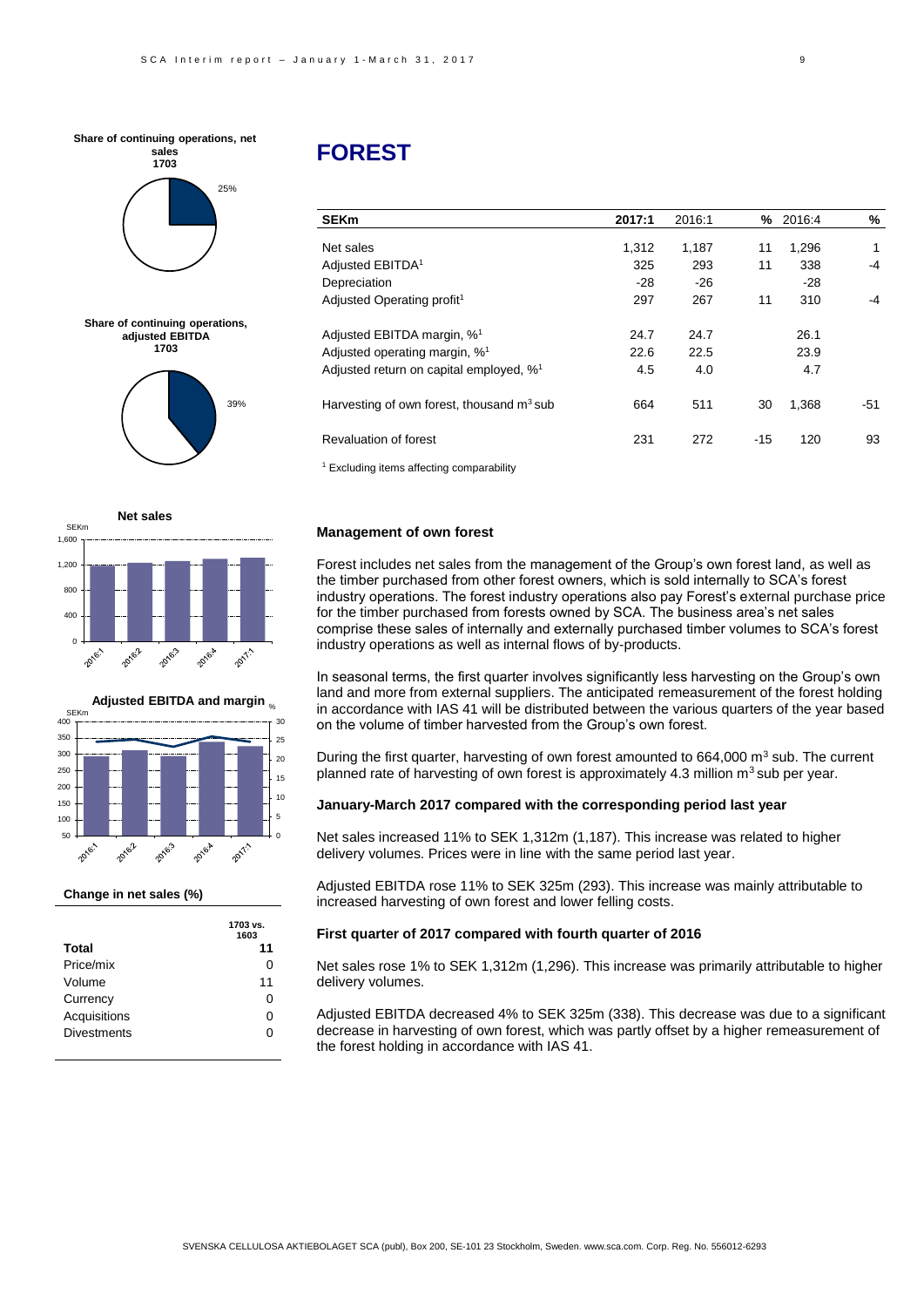



**Share of continuing operations, adjusted EBITDA 1703**







|                    | 1603 |
|--------------------|------|
| Total              | 8    |
| Price/mix          | 9    |
| Volume             | 0    |
| Currency           | -1   |
| Acquisitions       | 0    |
| <b>Divestments</b> | ი    |
|                    |      |

# **WOOD**

| <b>SEKm</b>                                          | 2017:1 | 2016:1 | %   | 2016:4 | %        |
|------------------------------------------------------|--------|--------|-----|--------|----------|
| Net sales                                            | 1,364  | 1,264  | 8   | 1,361  | $\Omega$ |
| Adjusted EBITDA <sup>1</sup>                         | 145    | 87     | 67  | 161    | $-10$    |
| Depreciation                                         | $-62$  | $-49$  |     | -53    |          |
| Adjusted Operating profit <sup>1</sup>               | 83     | 38     | 118 | 108    | $-23$    |
| Adjusted EBITDA margin, % <sup>1</sup>               | 10,6   | 6,9    |     | 11,8   |          |
| Adjusted operating margin, % <sup>1</sup>            | 6,1    | 3,0    |     | 7,9    |          |
| Adjusted return on capital employed, % <sup>1</sup>  | 10.9   | 5,7    |     | 14,6   |          |
| Deliveries, wood products, thousand m <sup>3</sup>   | 601    | 599    | 0   | 617    | -3       |
| <sup>1</sup> Excluding items affecting comparability |        |        |     |        |          |

#### **January-March 2017 compared with the corresponding period a year ago**

Net sales increased 8% to SEK 1,364m (1,264). Excluding exchange rate effects, net sales rose 9%, of which volume accounted for 0% and price/mix for 9%. Exchange rate effects decreased net sales by 1%.

Adjusted EBITDA rose 67% to SEK 145m (87). This increase was mainly attributable to higher prices. Higher raw material and distribution costs had a negative impact on earnings.

#### **First quarter of 2017 compared with fourth quarter of 2016**

Net sales was in level with the same period a year ago and amounted to SEK 1,364m (1,361). Excluding exchange rate effects, net sales rose 1%, of which volume accounted for -3% and price/mix for 4%. Exchange rate effects decreased net sales by 1%.

Adjusted EBITDA decreased 10% to SEK 145m (161). The decreased was mainly attributable to increased raw material costs. Higher prices had a positive earnings effect.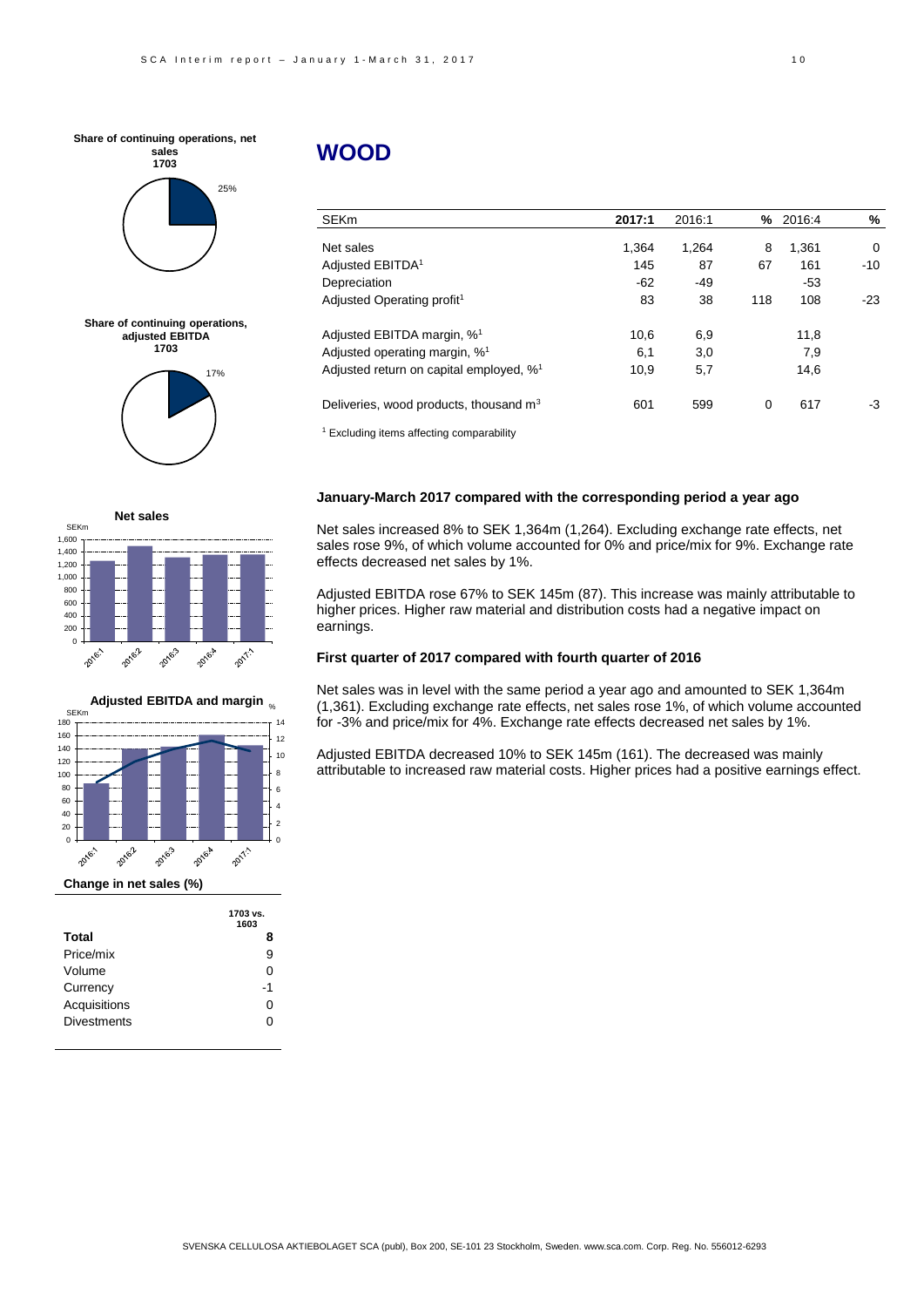



**Share of continuing operations, adjusted EBITDA 1703**







#### **Change in net sales (%)**

|                    | 1703 vs.<br>1603 |
|--------------------|------------------|
| <b>Total</b>       | 7                |
| Price/mix          | O                |
| Volume             |                  |
| Currency           | 3                |
| Acquisitions       | O                |
| <b>Divestments</b> |                  |

# **PULP**

| SEKm                                                | 2017:1 | 2016:1 | %     | 2016:4 | %     |
|-----------------------------------------------------|--------|--------|-------|--------|-------|
| Net sales                                           | 641    | 600    | 7     | 668    | -4    |
| Adjusted EBITDA <sup>1</sup>                        | 104    | 163    | $-36$ | 102    | 2     |
| Depreciation                                        | $-73$  | -64    |       | $-65$  |       |
| Adjusted Operating profit <sup>1</sup>              | 31     | 99     | -69   | 37     | $-16$ |
| Adjusted EBITDA margin, % <sup>1</sup>              | 16.3   | 27.2   |       | 15.3   |       |
| Adjusted operating margin, % <sup>1</sup>           | 4.9    | 16.5   |       | 5.5    |       |
| Adjusted return on capital employed, % <sup>1</sup> | 2.5    | 12.6   |       | 3.3    |       |
| Deliveries, pulp, thousand tonnes                   | 128    | 123    | 4     | 131    | $-2$  |

<sup>1</sup> Excluding items affecting comparability

#### **January-March 2017 compared with the corresponding period a year ago**

Net sales increased 7% to SEK 641m (600). Excluding exchange rate effects, net sales rose 4%, of which volume accounted for 4% and price/mix for 0%. Exchange rate effects increased net sales by 3%.

Adjusted EBITDA decreased 36% to SEK 104m (163). A revaluation of approximately SEK 25m related to a fair value measurement of electricity certificates had a negative earnings effect. Higher planned costs of approximately SEK 15m for wood handling and training in connection with the investment in increased pulp capacity at Östrand had a negative impact on earnings.

#### **First quarter of 2017 compared with fourth quarter of 2016**

Net sales decreased by 4% to SEK 641m (668). Excluding exchange rate effects, net sales decreased 3%, of which volume accounted for -2% and price/mix for -1%. Exchange rate effects decreased net sales by 1%.

Adjusted EBITDA rose 2% to SEK 104m (102). This increase was mainly attributable to lower raw material costs.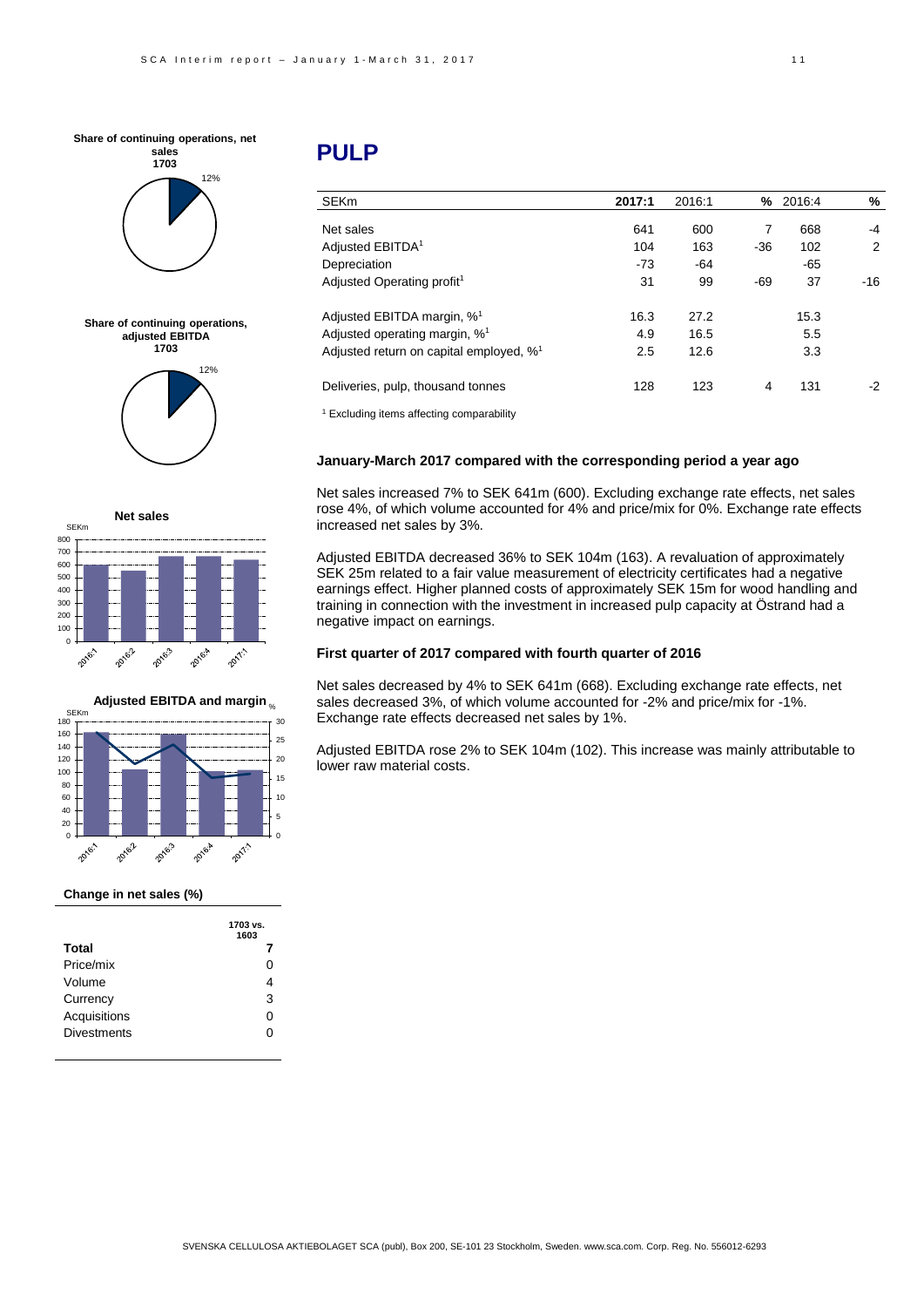







|                    | 1703 VS.<br>1603 |
|--------------------|------------------|
| Total              | 2                |
| Price/mix          | -3               |
| Volume             |                  |
| Currency           | 1                |
| Acquisitions       | $\mathbf{0}$     |
| <b>Divestments</b> |                  |
|                    |                  |

# **PAPER**

| <b>SEKm</b>                                         | 2017:1 | 2016:1 | ℅              | 2016:4 | %   |
|-----------------------------------------------------|--------|--------|----------------|--------|-----|
|                                                     |        |        |                |        |     |
| Net sales                                           | 2.046  | 1.998  | $\overline{2}$ | 1,998  | 2   |
| Adjusted EBITDA <sup>1</sup>                        | 268    | 303    | $-12$          | 276    | -3  |
| Depreciation                                        | $-127$ | $-139$ |                | -137   |     |
| Adjusted Operating profit <sup>1</sup>              | 141    | 164    | $-14$          | 139    | 1   |
| Adjusted EBITDA margin, % <sup>1</sup>              | 13.1   | 15.2   |                | 13.8   |     |
| Adjusted operating margin, % <sup>1</sup>           | 6.9    | 8.2    |                | 7.0    |     |
| Adjusted return on capital employed, % <sup>1</sup> | 7.7    | 10.1   |                | 7.7    |     |
| Deliveries, publication papers, thousand tonnes     | 175    | 197    | $-11$          | 194    | -10 |
| Deliveries, kraftliner, thousand tonnes             | 226    | 198    | 14             | 195    | 16  |
|                                                     |        |        |                |        |     |

<sup>1</sup> Excluding items affecting comparability

#### **January-March 2017 compared with the corresponding period a year ago**

Net sales increased 2% to SEK 2,046m (1,998). Excluding exchange rate effects, net sales rose 1%, of which volume accounted for 4% and price/mix for -3%. Exchange rate effects increased net sales by 1%.

Adjusted EBITDA decreased 12% to SEK 268m (303). Earnings were negatively affected by lower prices and higher energy and raw material costs. A revaluation of approximately SEK 15m related to a fair value measurement of electricity certificates had a negative earnings effect. Higher volumes and exchange rate effects had a positive earnings effect.

#### **First quarter of 2017 compared with fourth quarter of 2016**

Net sales increased 2% to SEK 2,046m (1,998). Excluding exchange rate effects, net sales rose 4%, of which volume accounted for 5% and price/mix for -1%. Exchange rate effects decreased net sales by 2%.

Adjusted EBITDA decreased 3% to SEK 268m (276). The decrease was mainly attributable to exchange rate effects. Higher volumes and lower energy and raw material costs had a positive earnings effect.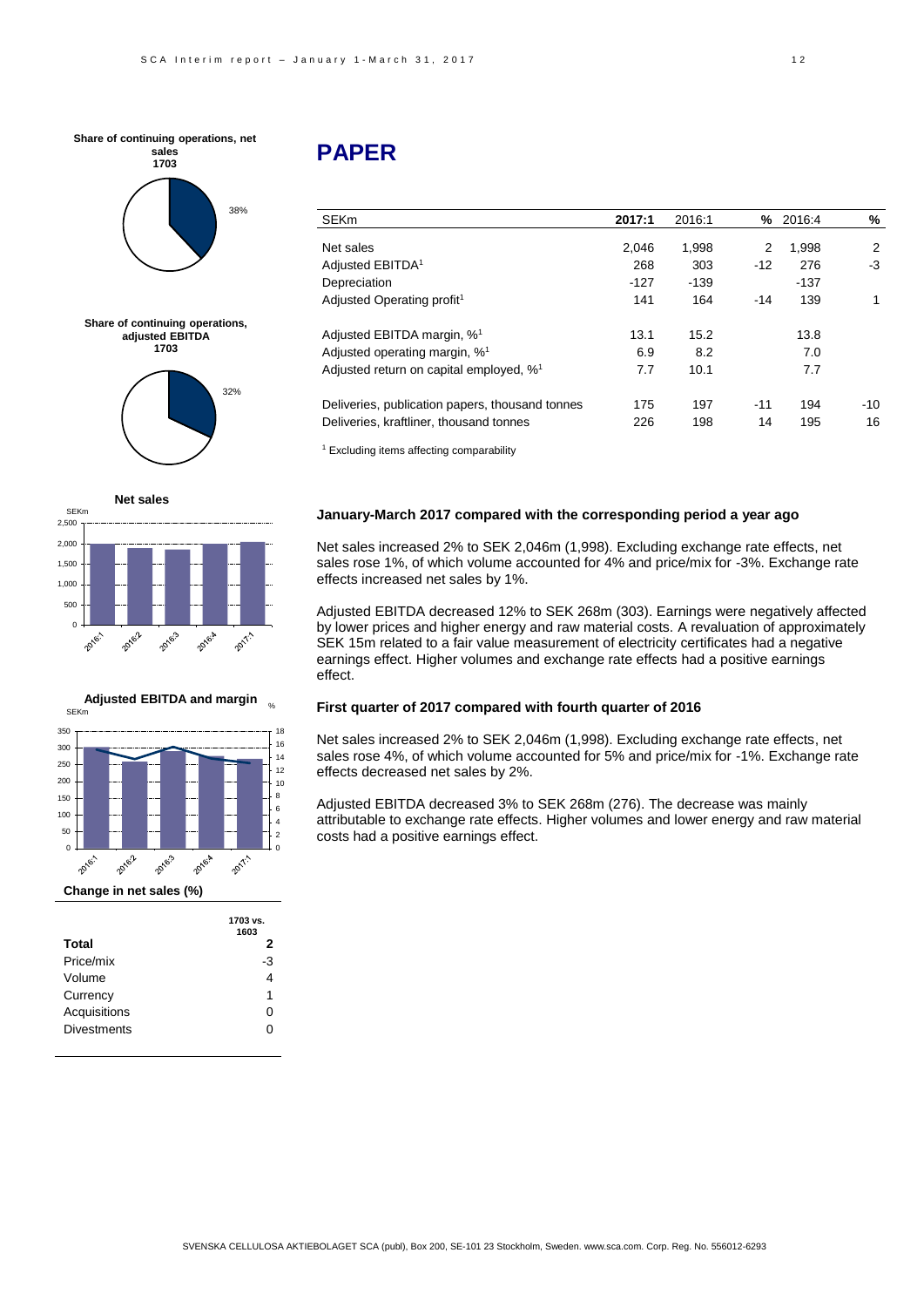## **DISTRIBUTION OF SHARES**

| March 31, 2017              | Class A    | Class B     | Total       |
|-----------------------------|------------|-------------|-------------|
| Registered number of shares | 64.594.523 | 640.515.571 | 705.110.094 |
| - of which treasury shares  |            | 2.767.605   | 2,767,605   |

At the end of the reporting period, the proportion of Class A shares was 9.2%. During the first quarter, a total of 49 Class A shares were converted to Class B shares at the request of shareholders. The total number of votes in the company thereafter amounts to 1,286,460,801.

## **FUTURE REPORTS**

During 2017, quarterly reports will be published on July 18 and October 26. The year-end report for 2017 will be published on January 26, 2018.

## **INVITATION TO PRESS CONFERENCE ON INTERIM REPORT FOR THE FIRST QUARTER OF 2017**

Media and analysts are invited to a press conference, where this interim report will be presented by Magnus Groth, President and CEO.

Time: 10:00 CET, Thursday, April 27, 2017 Location: SCA's headquarters, Waterfront Building, Klarabergsviadukten 63, Stockholm, Sweden

The presentation will be webcast at www.sca.com. To participate, call: +44 (0)20 7162 0077, +1 646 851 2407 or +46 (0)8 505 201 10. Specify "SCA" or conference ID no. 961663.

Stockholm, April 27, 2017 SVENSKA CELLULOSA AKTIEBOLAGET SCA (publ)

Magnus Groth President and CEO

#### **For further information, please contact:**

Fredrik Rystedt, CFO and Executive Vice President, +46 8 788 51 31 Johan Karlsson, Vice President Investor Relations, Group Function Communications, +46 8 788 51 30 Linda Nyberg, Vice President Media and Online, Group Function Communications, +46 8 788 51 58 Joséphine Edwall-Björklund, Senior Vice President, Group Function Communications, +46 8 788 52 34

#### **NB:**

This information is such that SCA is obligated to make public pursuant to the EU Market Abuse Regulation. This report has been prepared in both Swedish and English versions. In case of variations in the content between the two versions, the Swedish version shall govern. The information was submitted for publication, through the agency of the contact person set out below, at 8:00 CET on April 27, 2017. This interim report has not been reviewed by the company's auditors.

Karl Stoltz, Media Relations Manager, +46 8 788 51 55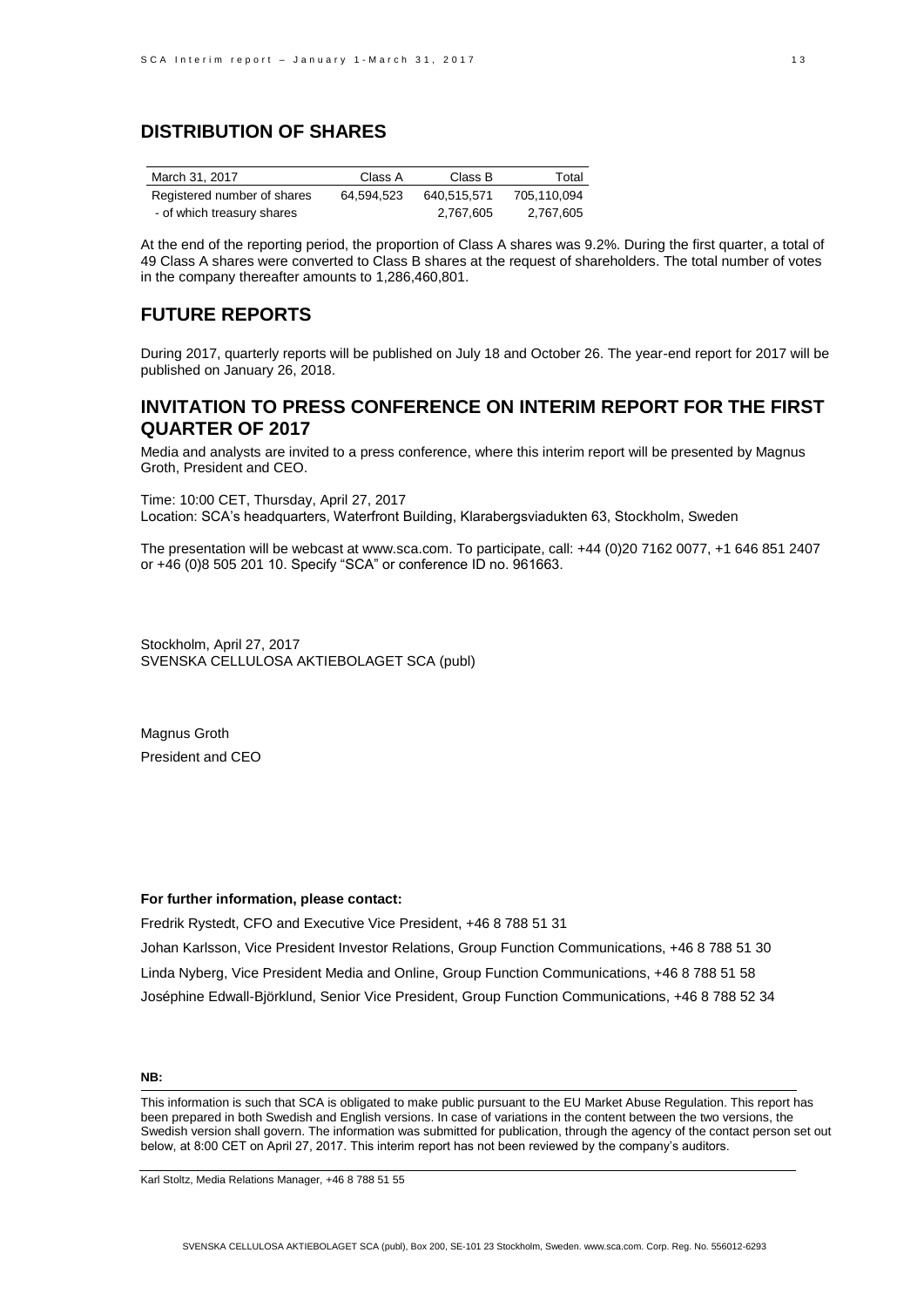# **CONDENSED STATEMENT OF PROFIT OR LOSS**

| <b>SEKm</b>                                                                                        | 2017:1   | 2016:1   | 2016:4   |
|----------------------------------------------------------------------------------------------------|----------|----------|----------|
| Net sales                                                                                          | 3,969    | 3,793    | 3,939    |
| Other income                                                                                       | 465      | 498      | 450      |
| Change in inventories                                                                              | $-27$    | $-152$   | 79       |
| Change in value in biological assets                                                               | 231      | 272      | 120      |
| Raw materials and consumables                                                                      | $-1,503$ | $-1,395$ | $-1,236$ |
| Personnel costs                                                                                    | $-659$   | -648     | -621     |
| Other external costs                                                                               | $-1,669$ | $-1,555$ | $-1,900$ |
| Share of profits of associates and joint ventures                                                  | 0        | 0        | -5       |
| Items affecting comparability                                                                      | -10      | 0        | $-7$     |
| <b>EBITDA</b>                                                                                      | 797      | 813      | 819      |
| Depreciation                                                                                       | $-299$   | $-280$   | -287     |
| Operating profit                                                                                   | 498      | 533      | 532      |
| <b>Financial items</b>                                                                             | $-36$    | $-21$    | $-23$    |
| Profit before tax                                                                                  | 462      | 512      | 509      |
| Tax                                                                                                | -99      | $-102$   | -96      |
| Profit for the period from continuing operations                                                   | 363      | 410      | 413      |
|                                                                                                    |          |          |          |
| Operations held for distribution to owners                                                         |          |          |          |
|                                                                                                    |          |          |          |
| Net profit after tax for the period, operations held for distribution to owners                    | 1,656    | 1,625    | 1,170    |
| Profit for the period from continuing operations and operations held for distribution to           |          |          |          |
| owners                                                                                             | 2,019    | 2,035    | 1,583    |
|                                                                                                    |          |          |          |
| Earnings attributable to:                                                                          |          |          |          |
| Owners of the parent                                                                               |          |          |          |
| Profit for the period from continuing operations                                                   | 363      | 410      | 413      |
| Profit for the period from operations held for distribution to owners                              | 1,460    | 1,512    | 985      |
| Profit for the period from continuing operations and operations held for distribution to           |          |          |          |
| owners                                                                                             | 1,823    | 1,922    | 1,398    |
| Non-controlling interests                                                                          |          |          |          |
| Profit for the period from continuing operations                                                   | 0        | 0        | 0        |
| Profit for the period from operations held for distribution to owners                              | 196      | 113      | 185      |
|                                                                                                    |          |          |          |
| Profit for the period from continuing operations and operations held for distribution to<br>owners | 196      | 113      | 185      |
|                                                                                                    |          |          |          |
| Average no. of shares before dilution, millions                                                    | 702.3    | 702.3    | 702.3    |
| Average no. of shares after dilution, millions                                                     | 702.3    | 702.3    | 702.3    |
|                                                                                                    |          |          |          |
| Earnings per share, SEK - owners of the parent continuing operations                               |          |          |          |
| - before dilution effects                                                                          | 0.52     | 0.58     | 0.59     |
| - after dilution effects                                                                           | 0.52     | 0.58     | 0.59     |
|                                                                                                    |          |          |          |
| Earnings per share, SEK - owners of the parent total group                                         |          |          |          |
| - before dilution effects                                                                          | 2.60     | 2.74     | 1.99     |
| - after dilution effects                                                                           | 2.60     | 2.74     | 1.99     |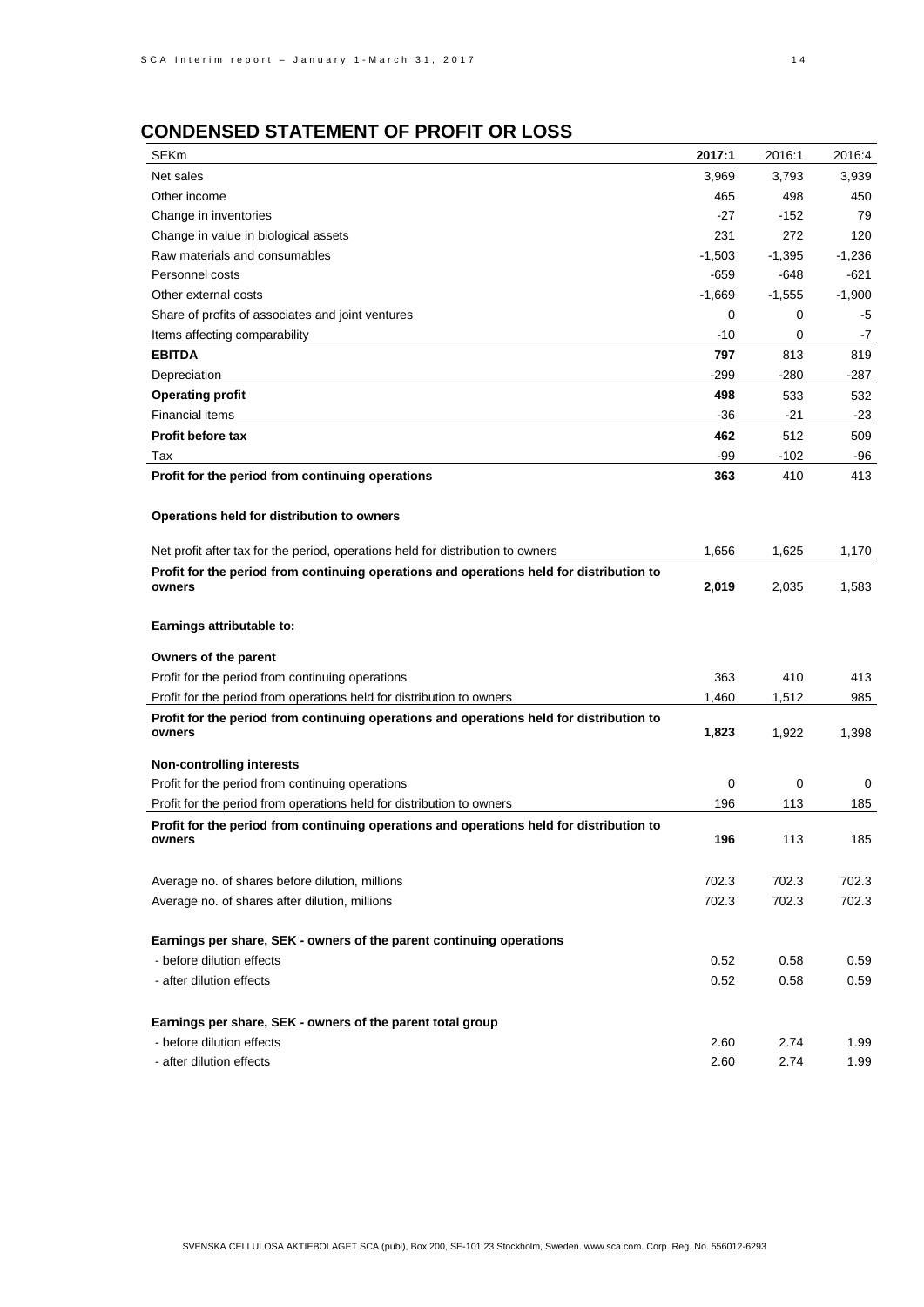| %                                                  | 2017:1 | 2016:1 | 2016:4 |
|----------------------------------------------------|--------|--------|--------|
| <b>EBITDA</b> margin                               | 20.1   | 21.4   | 20.8   |
| Operating margin                                   | 12.5   | 14.1   | 13.5   |
| Financial net margin                               | $-0.9$ | $-0.6$ | $-0.6$ |
| Profit margin                                      | 11.6   | 13.5   | 12.9   |
| Tax                                                | $-2.5$ | $-2.7$ | $-2.4$ |
| Net margin                                         | 9.1    | 10.8   | 10.5   |
| Adjusted, excluding items affecting comparability: |        |        |        |
| Adjusted EBITDA margin                             | 20.3   | 21.4   | 21.0   |
| Adjusted operating margin                          | 12.8   | 14.1   | 13.7   |
| Financial net margin                               | $-0.9$ | $-0.6$ | $-0.6$ |
| Adjusted profit margin                             | 11.9   | 13.5   | 13.1   |
| Adjusted tax                                       | $-2.5$ | $-2.7$ | $-2.5$ |
| Adjusted net margin                                | 9.4    | 10.8   | 10.6   |

# **CONDENSED CONSOLIDATED STATEMENT OF PROFIT OR LOSS AND OTHER COMPREHENSIVE INCOME**

| <b>SEKm</b>                                                                      | 2017:1 | 2016:1   | 2016:4 |
|----------------------------------------------------------------------------------|--------|----------|--------|
| Profit for the period, continuing operations                                     | 363    | 410      | 413    |
| Profit for the period, operations held for distribution to owners                | 1,656  | 1,625    | 1,170  |
| Profit for the period                                                            | 2,019  | 2,035    | 1,583  |
| Other comprehensive income for the period                                        |        |          |        |
| Items that may not be reclassified to the income statement                       |        |          |        |
| Actuarial gains/losses on defined benefit pension plans                          | 301    | $-167$   | 254    |
| Income tax attributable to components of other comprehensive income              | $-67$  | 36       | -56    |
| Total continuing operations                                                      | 234    | $-131$   | 198    |
| Total operations held for distribution to owners                                 | 543    | $-1,378$ | 2,706  |
| Total                                                                            | 777    | $-1,509$ | 2,904  |
| Items that have been or may be reclassified subsequently to the income statement |        |          |        |
| Cash flow hedges                                                                 | $-55$  | 107      | 60     |
| Translation differences in foreign operations                                    | 1      | 15       | $-113$ |
| Gains/losses from hedges of net investments in foreign operations                | $-1$   | 0        | 0      |
| Income tax attributable to components of other comprehensive income              | 12     | -24      | $-12$  |
| Total continuing operations                                                      | $-43$  | 98       | $-65$  |
| Total operations held for distribution to owners                                 | 142    | -238     | 925    |
| Total                                                                            | 99     | $-140$   | 860    |
| Other comprehensive income for the period, net after tax                         |        |          |        |
| Total continuing operations                                                      | 191    | $-33$    | 133    |
| Total operations held for distribution to owners                                 | 685    | $-1,616$ | 3,631  |
| Total                                                                            | 876    | $-1,649$ | 3,764  |
| Total comprehensive income for the period                                        |        |          |        |
| Total continuing operations                                                      | 554    | 377      | 546    |
| Total operations held for distribution to owners                                 | 2,341  | 9        | 4,801  |
| Total                                                                            | 2,895  | 386      | 5,347  |
| Total comprehensive income attributable to:                                      |        |          |        |
| Owners of the parent                                                             | 2,721  | 336      | 5,096  |
| Non-controlling interests                                                        | 174    | 50       | 251    |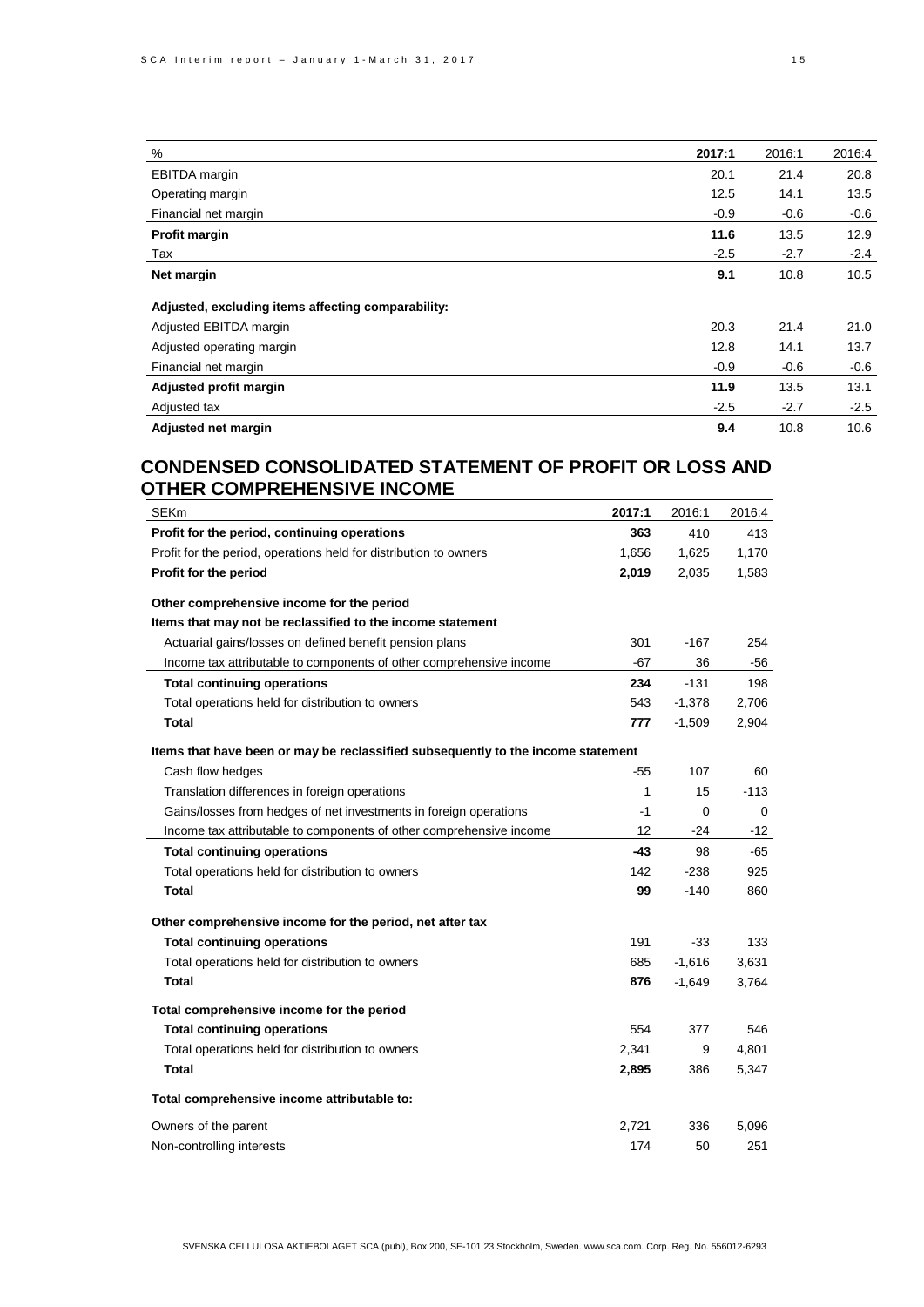# **CONDENSED CONSOLIDATED STATEMENT OF CHANGES IN EQUITY**

| <b>SEKm</b>                                                                       | 1703     | 1612     |
|-----------------------------------------------------------------------------------|----------|----------|
| Attributable to owners of the parent                                              |          |          |
| Opening balance, January 1                                                        | 73,142   | 70,401   |
| Total comprehensive income for the period                                         | 2,721    | 7,108    |
| <b>Dividend</b>                                                                   | $\Omega$ | $-4,038$ |
| Private placement to non-controlling interests                                    | 499      | 240      |
| Private placement to non-controlling interests, dilution                          | $-287$   | $-110$   |
| Issue costs private placement                                                     | 0        | $-4$     |
| Acquisition of non-controlling interest                                           | 0        | $-799$   |
| Acquisition of non-controlling interest, dilution                                 | 0        | 348      |
| Remeasurement effect upon acquisition of non-controlling interests                | -1       | -4       |
| Closing balance                                                                   | 76,074   | 73,142   |
|                                                                                   |          |          |
| <b>Non-controlling interests</b>                                                  |          |          |
| Opening balance, January 1                                                        | 6,377    | 5,290    |
| Total comprehensive income for the period                                         | 174      | 677      |
| Dividend                                                                          | $-16$    | $-190$   |
| Private placement to non-controlling interest                                     | 461      | 199      |
| Private placement to non-controlling interest, dilution                           | 287      | 110      |
| Issue costs private placement                                                     | $\Omega$ | -4       |
| Acquisition of non-controlling interests                                          | 0        | 643      |
| Acquisition of non-controlling interests, dilution                                | 0        | $-348$   |
| Closing balance                                                                   | 7,283    | 6,377    |
| Total equity, closing balance                                                     | 83,357   | 79,519   |
| Where of reserves in equity related to operations held for distribution to owners | 4,254    | 4,061    |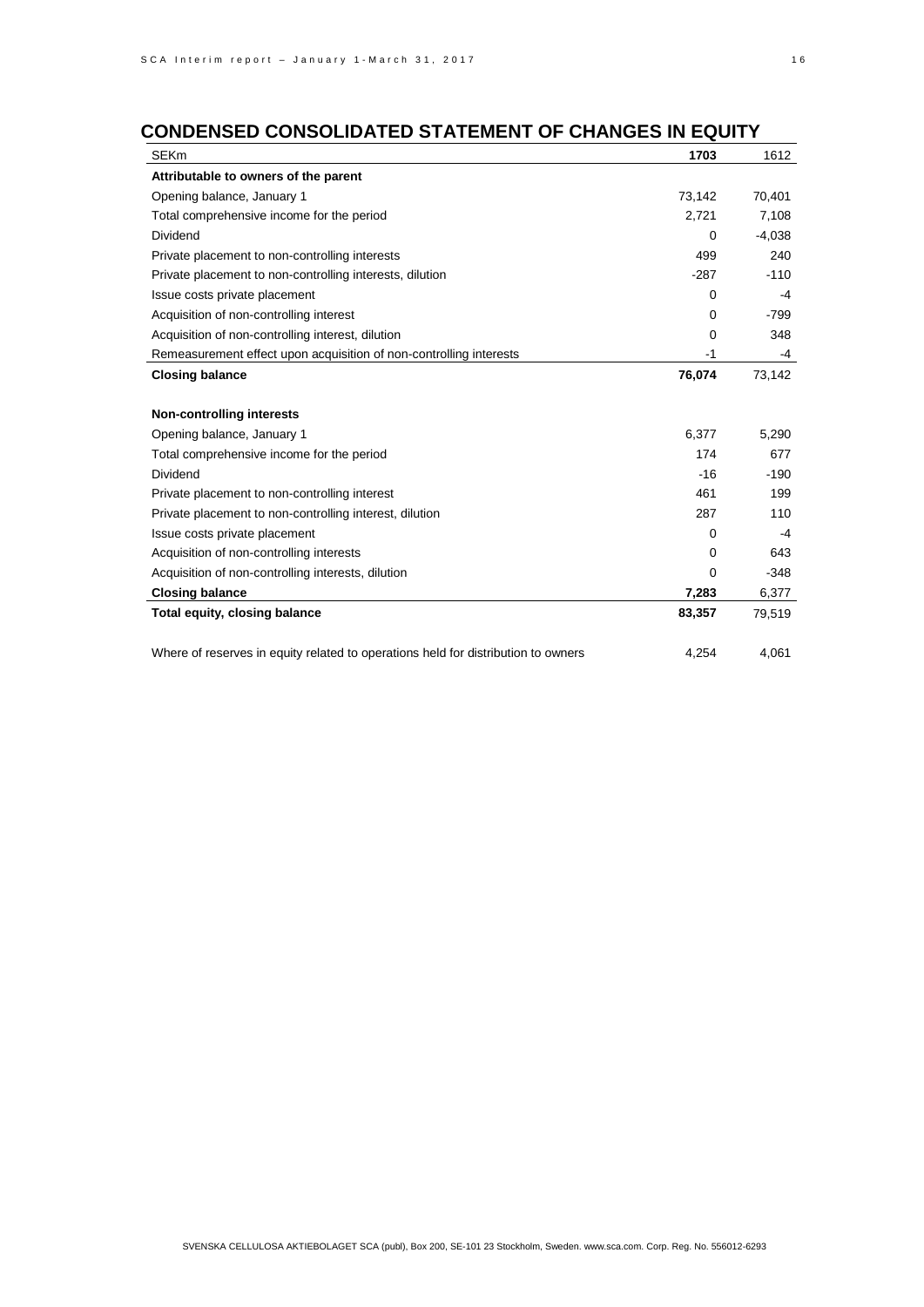# **CONSOLIDATED CASH FLOW STATEMENT**

| <b>SEKm</b>                                                                         | 1703     | 1603     |
|-------------------------------------------------------------------------------------|----------|----------|
| <b>Operating activities</b>                                                         |          |          |
| Profit before tax, continuing operations                                            | 462      | 512      |
| Adjustment for non-cash items <sup>1</sup>                                          | 68       | -6       |
|                                                                                     | 530      | 506      |
| Cash flow from operating activities from operations held for distribution to owners | 3,766    | 3,429    |
|                                                                                     | 4,296    | 3,935    |
|                                                                                     |          |          |
| Paid tax                                                                            | -1       | -2       |
| Paid tax from operating activities from operations held for distribution to owners  | -627     | -663     |
| Cash flow from operating activities                                                 |          |          |
| before changes in working capital                                                   | 3,668    | 3,270    |
| Cash flow from changes in working capital                                           |          |          |
| Change in inventories                                                               | 55       | 257      |
| Change in operating receivables                                                     | -394     | 51       |
| Change in operating liabilities                                                     | -15      | 40       |
| Cash flow from operating activities, continuing operations                          | 175      | 852      |
| Cash flow from operating activities, operations held for distribution to owners     | 2,887    | 1,697    |
| Cash flow from operating activities                                                 | 3,062    | 2,549    |
|                                                                                     |          |          |
| <b>Investing activities</b>                                                         |          |          |
| <b>Divestments</b>                                                                  | $-1$     | 0        |
| Investment in tangible and intangible assets                                        | -642     | -519     |
| Sale of tangible assets                                                             | 1        | 58       |
| Loan granted to external parties                                                    | 0        | -29      |
| Repayment of loans from external parties                                            | 131      | 0        |
| Cash flow from investing activities, continuing operations                          | $-511$   | -490     |
| Cash flow from investing activities, operations held for distribution to owners     | $-1,123$ | $-5,593$ |
| Cash flow from investing activities                                                 | -1,634   | $-6,083$ |
|                                                                                     |          |          |
| <b>Financing activities</b>                                                         |          |          |
| Loans raised                                                                        | 0        | 17       |
| Change, receivable from operations held for distribution to owners                  | 928      | 181      |
| Amortization of loans                                                               | $-245$   | 0        |
| Transactions with owners                                                            | -211     | -549     |
| Cash flow from financing activities, continuing operations                          | 472      | $-351$   |
| Cash flow from financing activities, operations held for distribution to owners     | 24,609   | 3,496    |
| Cash flow from financing activities                                                 | 25,081   | 3,145    |
|                                                                                     |          |          |
| Net cash flow for the period, continuing operations                                 | 136      | 11       |
| Net cash flow, operations held for distribution to owners                           | 26,373   | -400     |
| Translation differences in cash and cash equivalents                                |          | 7        |
| Cash and cash equivalents at the beginning of the period, continuing operations     | 238      | 214      |
| Cash and cash equivalents at the beginning of the period, operations held for       |          |          |
| distribution to owners                                                              | 4,244    | 4,828    |
| Cash and cash equivalents at the end of the period                                  | 30,989   | 4,660    |
| Whereof continuing operations                                                       | 373      |          |
| Whereof operations held for distribution to owners                                  | 30,616   |          |
|                                                                                     |          |          |
|                                                                                     |          |          |
| <sup>1</sup> Depreciation/amortization and impairment of non-current assets         | 299      | 280      |
| Fair-value measurement of forest assets                                             | -231     | -272     |
| Gains/loss on assets sales and swaps of assets                                      | 0        | -26      |
| Payments related to efficiency programs already recognized                          | -4       | -10      |
| Other                                                                               | 4        | 22       |
| Total                                                                               | 68       | -6       |
|                                                                                     |          |          |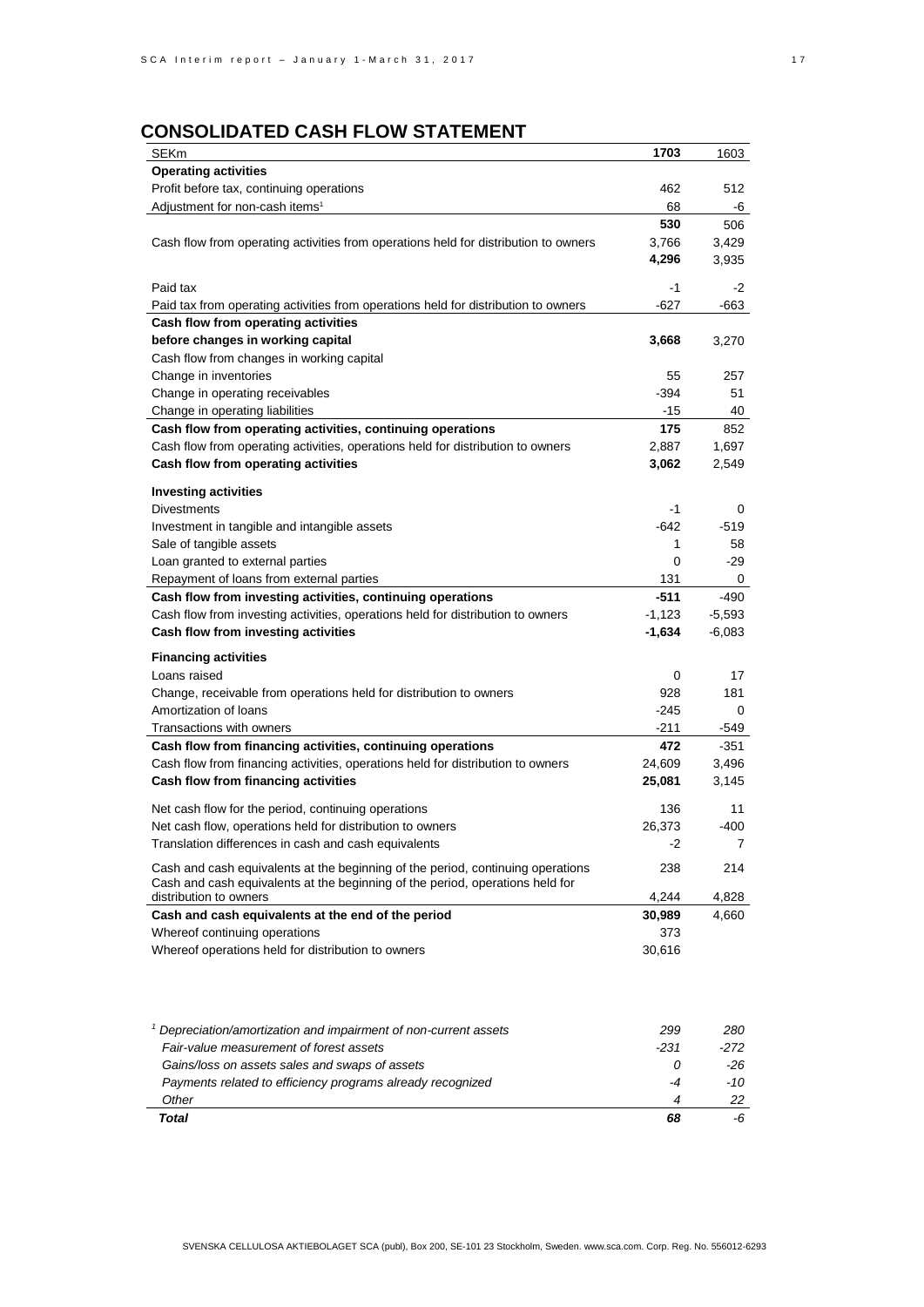# **CONFIRMATION AGAINST THE OPERATING CASH FLOW**

| <b>SEKm</b>                                                                                        | 1703      | 1603     |
|----------------------------------------------------------------------------------------------------|-----------|----------|
|                                                                                                    |           |          |
| Net cash flow for the period, continuing operations and operations held for distribution to owners | 26.509    | -389     |
| Loans granted to external parties                                                                  | 165       | 167      |
| Loans raised                                                                                       | $-29.977$ | $-6.552$ |
| Net debt in acquired and divested operations                                                       | 0         | $-2.105$ |
| Amortization of borrowing                                                                          | 4,899     | 3,394    |
| Investment through financial lease                                                                 | -3        | $\Omega$ |
| Accrued interest                                                                                   | -9        | 10       |
| Net cash flow according to consolidated operating cash flow statement                              | 1.584     | $-5.475$ |

# **CONSOLIDATED OPERATING CASH FLOW STATEMENT**

| <b>SEKm</b>                                                                          | 1703      | 1603      |
|--------------------------------------------------------------------------------------|-----------|-----------|
| Operating cash surplus                                                               | 574       | 514       |
| Change in working capital                                                            | $-354$    | 349       |
| Current capital expenditures, net                                                    | $-126$    | $-73$     |
| Restructuring costs, etc.                                                            | -9        | 10        |
| Operating cash flow - continuing operations                                          | 85        | 800       |
| <b>Financial items</b>                                                               | $-36$     | -21       |
| Income taxes paid                                                                    | -1        | $-2$      |
| Other                                                                                | 1         | 2         |
| Cash flow from current operations - continuing operations                            | 49        | 779       |
| Strategic capital expenditures                                                       | $-515$    | $-388$    |
| <b>Divestments</b>                                                                   | -1        | 0         |
| Cash flow before dividend - continuing operations                                    | $-467$    | 391       |
| Dividend                                                                             | 0         | 0         |
| Cash flow after dividend-continuing operations                                       | $-467$    | 391       |
| Transactions with owners                                                             | $-211$    | -549      |
| Net cash flow from operations held for distribution to owners                        | 2,262     | $-5,317$  |
| Net cash flow - continuing operations and operations held for distribution to owners | 1,584     | $-5,475$  |
| Net debt at the beginning of the period - total operations                           | $-35,361$ | $-29,478$ |
| Net cash flow                                                                        | 1,584     | $-5,475$  |
| Remeasurement to equity                                                              | 1,080     | $-2,002$  |
| <b>Translation differences</b>                                                       | 11        | 418       |
| Net debt at the end of the period - total operations                                 | $-32,686$ | $-36,537$ |
| whereof attributable to operations held for distribution to owners                   | $-32,122$ | $-25,795$ |
| Debt/equity ratio - total operations                                                 | 0.39      | 0.48      |
| Debt payment capacity, % - total operations                                          | 46        | 48        |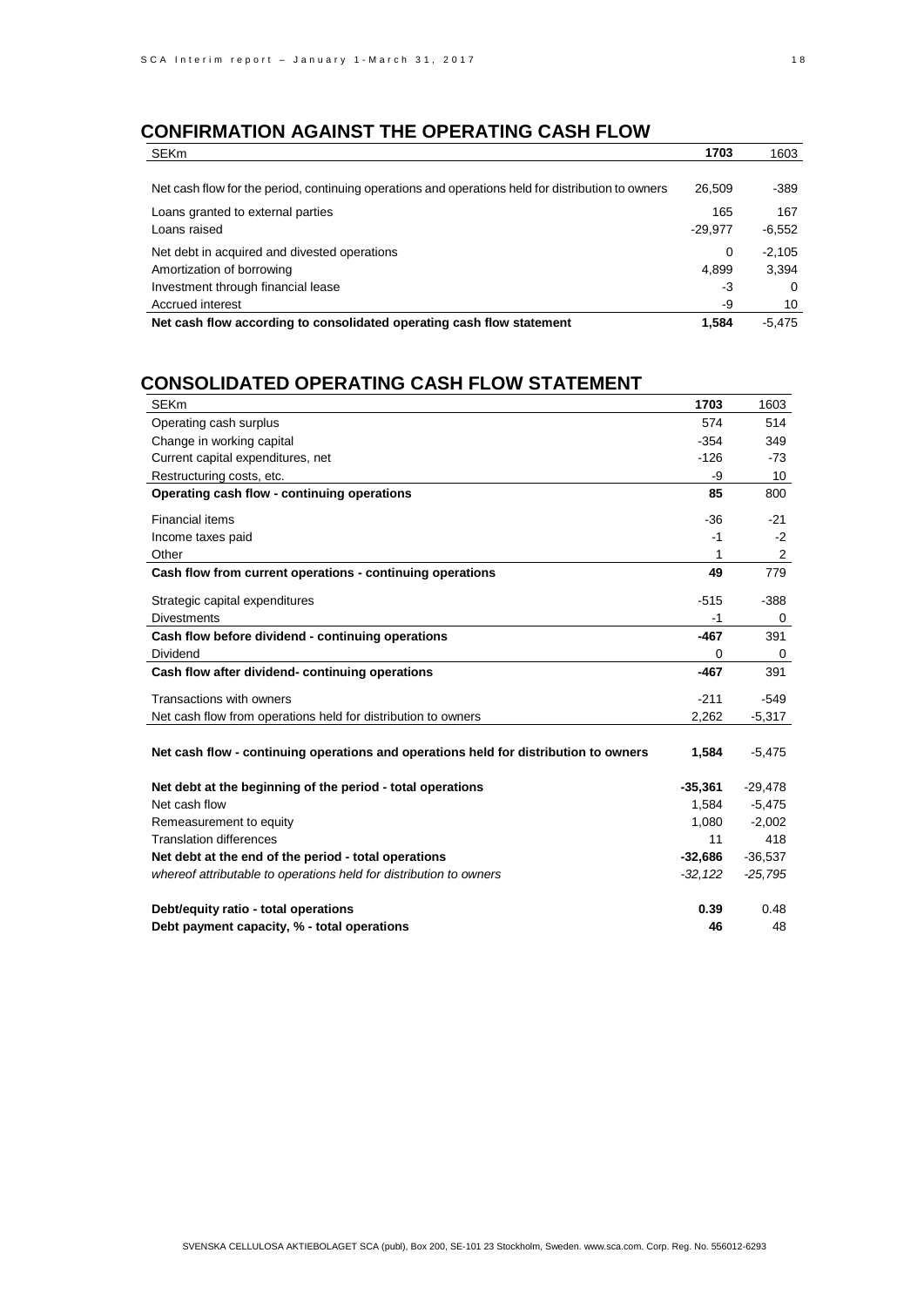# **CONSOLIDATED BALANCE SHEET**

| SEKm                                                                       | March 31, 2017 | December 31, 2016 |
|----------------------------------------------------------------------------|----------------|-------------------|
| Assets                                                                     |                |                   |
| Goodwill                                                                   | 5              | 19,257            |
| Other intangible assets                                                    | 99             | 7,750             |
| Buildings, land, machinery and equipment                                   | 15,472         | 62,184            |
| <b>Biological assets</b>                                                   | 31,001         | 30,770            |
| Participation in joint ventures and associates                             | 27             | 1,123             |
| Shares and participation                                                   | 13             | 46                |
| Surplus in funded pension plans                                            | 1,129          | 1,186             |
| Non-current financial assets                                               | 8              | 722               |
| Deferred tax assets                                                        | 12             | 1,465             |
| Other non-current assets                                                   | 1              | 242               |
| Total non-current assets                                                   | 47,767         | 124,745           |
|                                                                            |                |                   |
| Inventories                                                                | 3,348          | 14,347            |
| Trade receivables                                                          | 2,333          | 17,811            |
| Current tax assets                                                         | 0              | 741               |
| Other current receivables                                                  | 762            | 2,898             |
| <b>Current financial assets</b>                                            | 179            | 568               |
| Non-current assets held for sale                                           | 0              | 156               |
| Cash and cash equivalents                                                  | 373            | 4,482             |
| Total current assets                                                       | 6,995          | 41,003            |
| Total assets continuing operations                                         | 54,762         | 165,748           |
| Assets from operations held for distribution to owners                     | 140,414        | 0                 |
| Total assets from continuing operations and operations held for            |                |                   |
| distribution to owners                                                     | 195,176        | 165,748           |
| Equity                                                                     |                |                   |
| Share capital                                                              | 2,350          | 2,350             |
| Other capital provided                                                     | 6,830          | 6,830             |
| Reserves                                                                   | 551            | 400               |
| Retained earnings                                                          | 66,343         | 63,562            |
| Attributable to owner of the Parent                                        | 76,074         | 73,142            |
| Non-controlling interests                                                  | 7,283          | 6,377             |
| Total equity                                                               | 83,357         | 79,519            |
|                                                                            |                |                   |
| Liabilities                                                                |                |                   |
| Non-current financial liabilities                                          | 68             | 31,360            |
| Provisions for pensions                                                    | 297            | 5,602             |
| Deferred tax liabilities                                                   | 7,995          | 11,718            |
| Other non-current provisions                                               | 7              | 1,413             |
| Other non-current liabilities                                              | 99             | 181               |
| Total non-current liabilities                                              | 8,466          | 50,274            |
|                                                                            |                |                   |
| <b>Current financial liabilities</b>                                       | 10             | 5,357             |
| Trade payables                                                             | 3,131          | 15,750            |
| <b>Current tax liabilities</b>                                             | 27             | 935               |
| <b>Current provisions</b>                                                  | 36             | 1,447             |
| Other current liabilities                                                  | 1,136          | 12,466            |
| <b>Total current liabilities</b>                                           | 4,340          | 35,955            |
| <b>Total liabilities</b>                                                   | 12,806         | 86,229            |
| Total equity and liabilities continuing operations                         | 96,163         | 165,748           |
| Liabilities from operations held for distribution to owners                | 99,013         | 0                 |
| Total equity and liabilities for continuing operations and operations held |                |                   |
| for distribution to owners                                                 | 195,176        | 165,748           |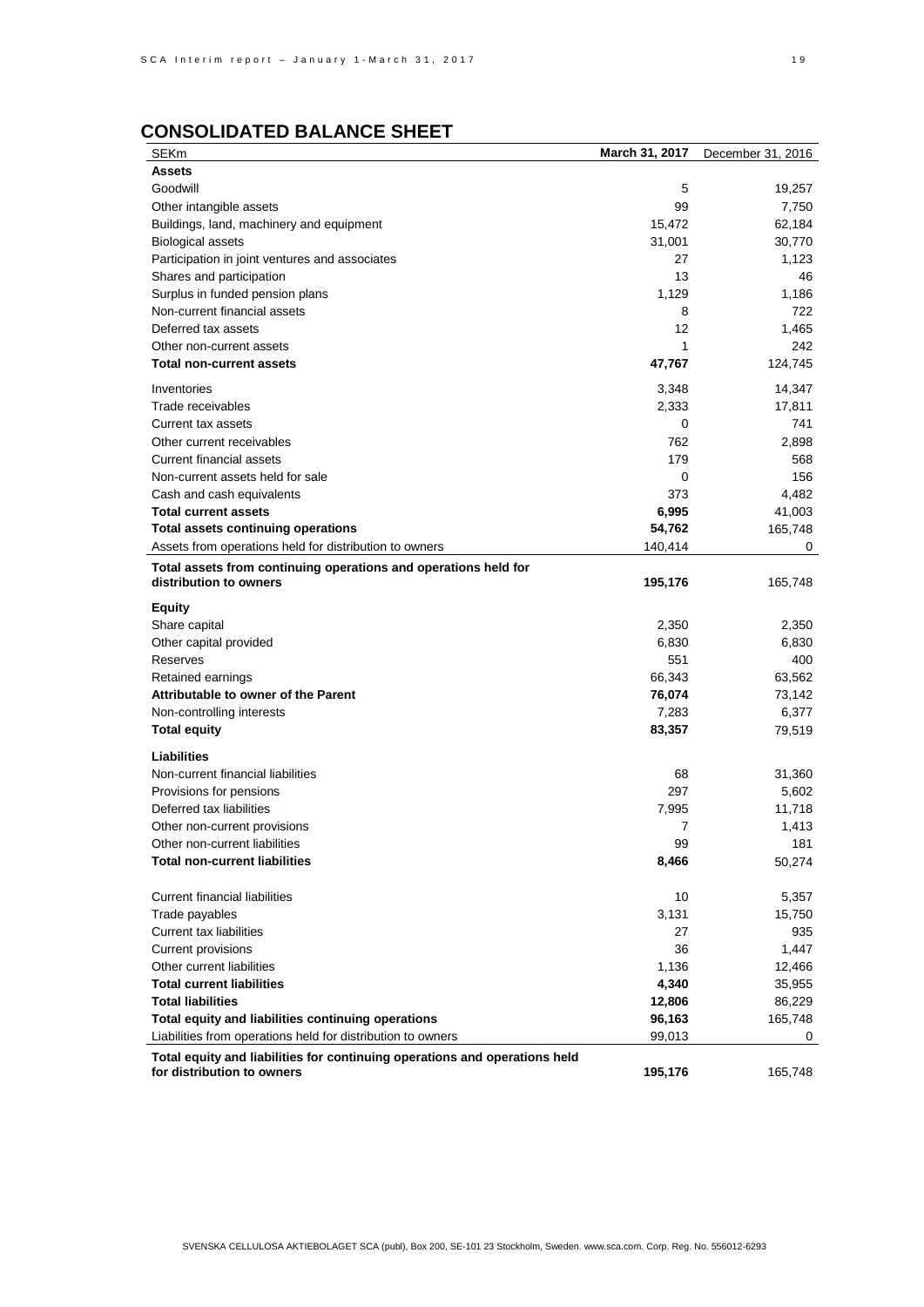# **SELECTED KEY FIGURES**

| <b>SEKm</b>                                                                       | March 31, 2017 | December 31, 2016 |
|-----------------------------------------------------------------------------------|----------------|-------------------|
| Debt/equity ratio                                                                 | 0.39           | 0.44              |
| Equity/assets ratio                                                               | 39%            | 44%               |
|                                                                                   |                |                   |
| Equity                                                                            | 83,357         | 79,519            |
| Equity per share, SEK                                                             | 118            | 113               |
| Return on equity                                                                  | 7.8%           | 7.9%              |
| Return on equity, excluding items affecting comparability                         | 10.9%          | 11.0%             |
| Capital employed                                                                  |                |                   |
| - Total group                                                                     | 116,043        | 114,880           |
| - Continuing operations                                                           | 40,813         | 40,127            |
|                                                                                   |                |                   |
| Of which working capital                                                          |                |                   |
| - Total group                                                                     | 6,861          | 6,883             |
| - Continuing operations                                                           | 3,031          | 2,740             |
| Return on capital employed <sup>1</sup>                                           |                |                   |
| - Total group                                                                     | 9.8%           | 10.1%             |
| - Continuing operations                                                           | 5.7%           | 5.8%              |
|                                                                                   |                |                   |
| Return on capital employed <sup>1</sup> , excluding items affecting comparability |                |                   |
| - Total group                                                                     | 12.4%          | 12.5%             |
| - Continuing operations                                                           | 5.4%           | 5.5%              |
| Net debt                                                                          |                |                   |
| - Total group                                                                     | 32,686         | 35,361            |
| - Continuing operations                                                           | 564            | 188               |
|                                                                                   |                |                   |
| Provisions for restructuring costs are included in the balance sheet as follows:  |                |                   |
| - Total group                                                                     |                |                   |
| - Other provisions <sup>2</sup>                                                   | 1,189          | 1,413             |
| - Operating liabilities                                                           | 666            | 898               |
| <sup>1</sup> Rolling twelve months                                                |                |                   |
| <sup>2</sup> of which, provision for tax risks                                    | 558            | 516               |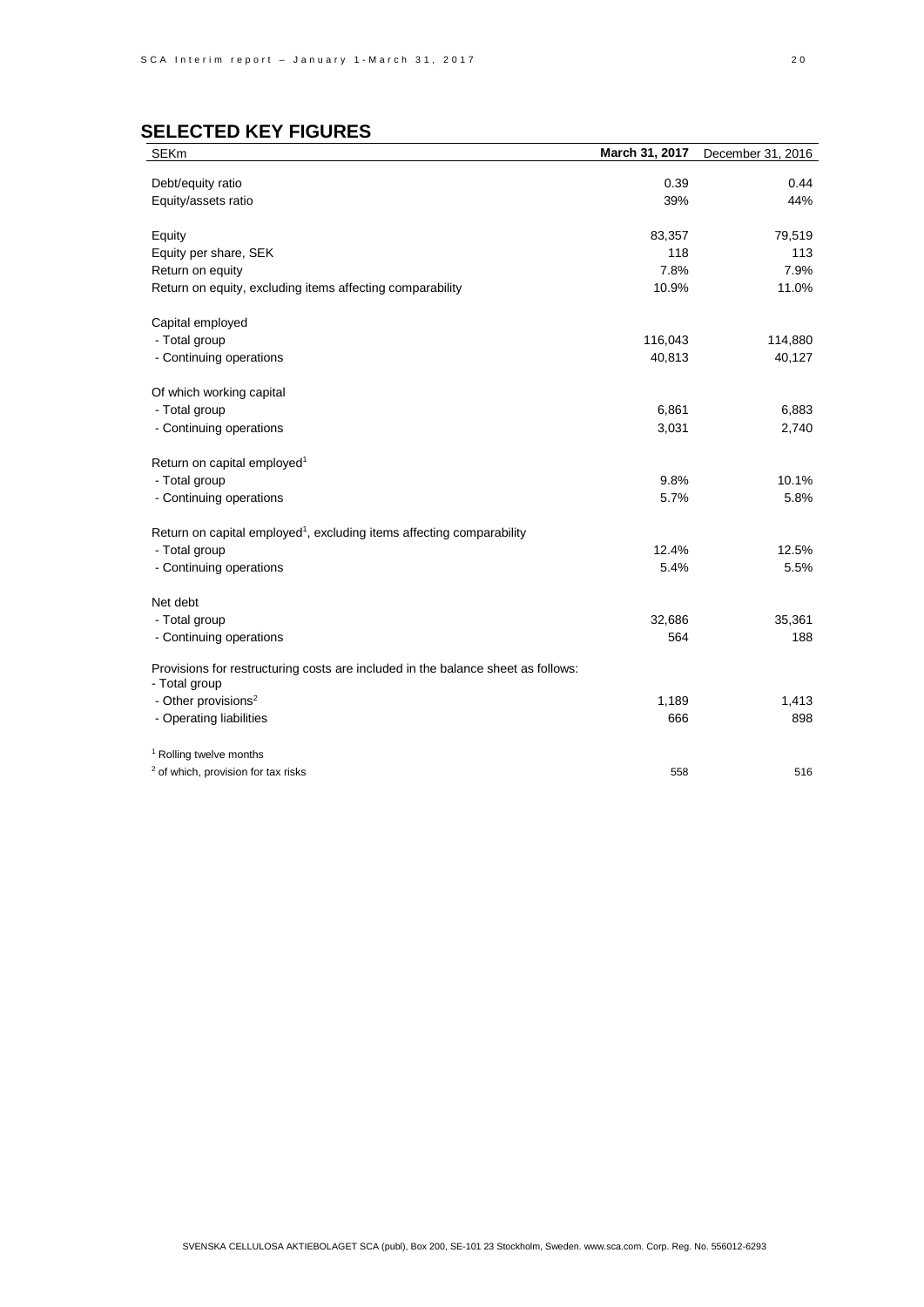## **INCOME STATEMENT PARENT COMPANY**

| <b>SEKm</b>               | 1703  | 1603   |
|---------------------------|-------|--------|
| Other operating income    | 55    | 59     |
| Other operating expenses  | $-41$ | $-113$ |
| Personnel costs           | -9    | -80    |
| <b>EBITDA</b>             | 5     | $-134$ |
| Depreciations             | $-18$ | $-17$  |
| Operating profit          | $-13$ | $-151$ |
| Financial items           | $-14$ | 3,237  |
| Profit before tax         | $-27$ | 3,086  |
| Untaxed reserve and taxes | $-27$ | 73     |
| Net profit for the period | -54   | 3,159  |

## **BALANCE SHEET PARENT COMPANY**

| <b>SEKm</b>                              | March 31, 2017 | December 31, 2016 |
|------------------------------------------|----------------|-------------------|
| Intangible assets                        | 0              | 0                 |
| Tangible assets                          | 8,259          | 8,271             |
| <b>Financial assets</b>                  | 79,879         | 79,880            |
| Total non-current assets                 | 88,138         | 88,151            |
| Total current assets                     | 12,015         | 61,147            |
| <b>Total assets</b>                      | 100,153        | 149,298           |
|                                          |                |                   |
| Restricted equity                        | 10,996         | 10,996            |
| Unrestricted equity                      | 87,336         | 87,390            |
| Total equity                             | 98,332         | 98,386            |
| Untaxed reserves                         | 242            | 242               |
| Provisions                               | 1,351          | 1,330             |
| Non-current liabilities                  | 0              | 2,271             |
| <b>Current liabilities</b>               | 228            | 47,069            |
| Total equity, provisions and liabilities | 100,153        | 149,298           |

Other operating income pertains to provisions for the granting of felling rights for the Parent Company's forest land.

At year-end 2016, the Parent Company's Group-wide operations which in the future will be included in the hygiene business, were transferred from SCA AB to SCA Hygiene AB. As a result, personnel costs and operating expenses in the Parent Company decreased during the period. Related assets and liabilities were transferred after year-end, resulting in lower total assets.

Financial items were lower than in the preceding period due to lower dividends from subsidiaries.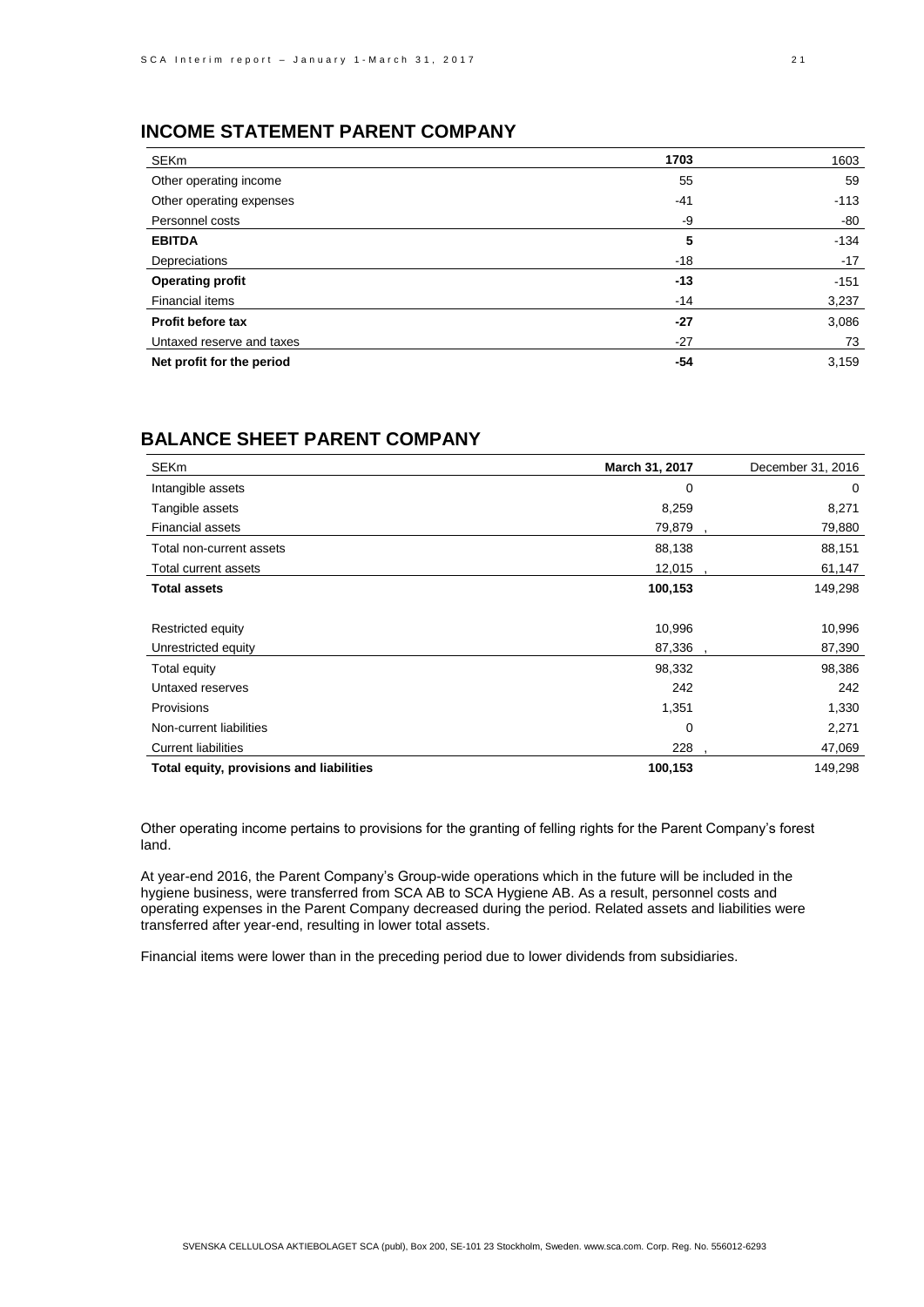# **NOTES**

## **1 ACCOUNTING PRINCIPLES**

This interim report has been prepared in accordance with IAS 34 and recommendation RFR 1 of the Swedish Financial Reporting Board (RFR), and with regards to the Parent Company, RFR 2. Effective January 1, 2017, SCA applies the following new or amended International Financial Reporting Standards (IFRS):

- Amendments to IAS 12: Recognition of Deferred Tax Assets for Unrealized Losses
- Amendments to IAS 7: Disclosure Initiative

These amendments are not judged to have any material impact on the Group's or Parent Company's results or financial position.

Sales to the hygiene business have been regarded as sales to external parties in this report and have not been eliminated. The external swap transactions of wood raw materials within the Forest segment, are not reported in net sales. In other respects, the accounting principles applied correspond to those described in the 2016 Annual Report.

The hygiene business is presented in SCA's interim report in accordance with IFRS 5, Non-current Assets Held for Sale and Discontinued Operations, meaning that the business net profit after tax is recognized on a separate line in the income statement. In the balance sheet, assets and liabilities attributable to the hygiene business are recognized on separate lines for operations held for distribution to owners. Since the hygiene business represents such a large part of the SCA Group, SCA has decided to present the earnings and financial position of the hygiene business in a separate report. In this report, the hygiene business will continue to present a function-based income statement.

The consolidated income statement and the Parent Company income statement for the continuing forest products company have been changed from a function-based income statement to a cost-based income statement, which better reflects the continuing operations. The forest products company's internal sales to the hygiene business have not been eliminated in the income statement. Profit for the period for the hygiene business is recognized on a separate line in the consolidated income statement. In the balance sheet, assets and liabilities attributable to the hygiene business are recognized on two separate lines for assets and liabilities for operations held for distribution to owners. In the cash flow statement, the hygiene business is recognized separately under each main group. The operating cash flow statement for the hygiene business is presented in the note 3 operations held for distributions to owners.

### **2 RISKS AND UNCERTAINTIES**

SCA's risk exposure and risk management are described on pages 76-81 of the 2016 Annual Report. No significant changes have taken place that have affected the reported risks.

Risks in conjunction with company acquisitions are analyzed in the due diligence processes that SCA carries out prior to all acquisitions. In cases where acquisitions have been carried out that may affect the assessment of SCA's risk exposure, these are described under the heading "Other events" in the interim reports.

#### **Processes for risk management**

SCA's Board determines the Group's strategic direction based on recommendations from the Executive Management Team. Responsibility for the long-term, overall management of strategic risks corresponds to the company's delegation structure, from the Board to the CEO and from the CEO to the business unit presidents. This means that most operational risks are managed by SCA's business units at the local level, but that they are coordinated when considered necessary. The tools used in this coordination consist primarily of the business units' regular reporting and the annual strategy process, where risks and risk management are a part of the process.

SCA's financial risk management is centralized, as is the Group's internal bank for the Group companies' financial transactions and management of the Group's energy risks. Financial risks are managed in accordance with the Group's finance policy, which is approved by SCA's Board and which – together with SCA's energy risk policy – makes up a framework for risk management. Risks are aggregated and monitored on a regular basis to ensure compliance with these guidelines. SCA has also centralized other risk management.

SCA has a staff function for internal audit, which monitors compliance in the organization with the Group's policies.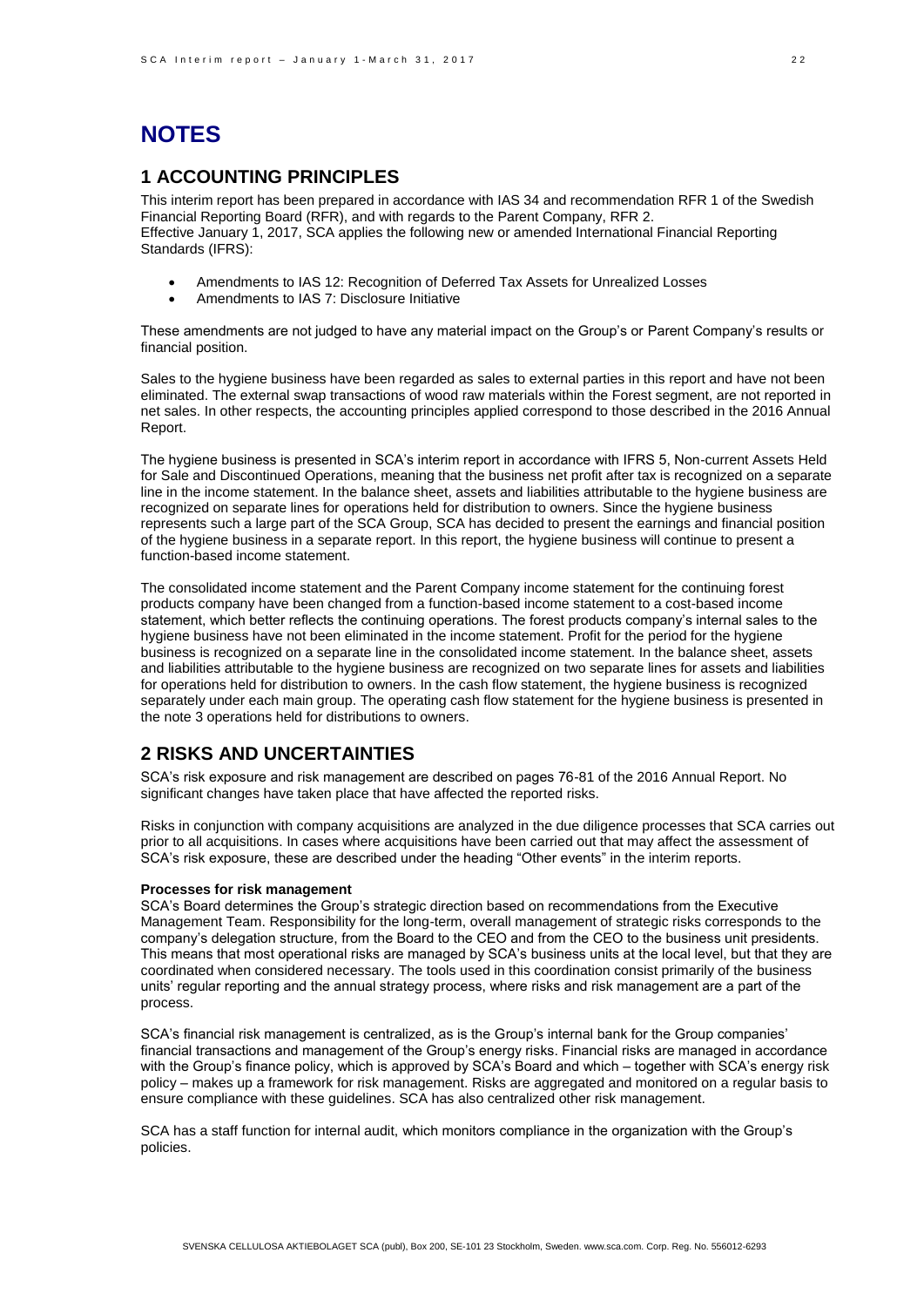## **3 OPERATIONS HELD FOR DISTRIBUTION TO OWNERS**

To create further value for the shareholders, SCA's Annual General Meeting on April 5, 2017 voted in favor of the proposal to split the SCA Group into two listed companies: a forest products company and a hygiene and health company. This decision also means that the company's hygiene business will be distributed to SCA's shareholders through a non-cash dividend. The distribution is expected to be completed in June 2017.

This means that the conditions for recognizing the hygiene business as operations held for distribution have been met. No impairment was carried out in conjunction with the operations being held for distribution. In this interim report, the hygiene business is recognized in the SCA Group's financial statements as operations held for distribution to owners.

The income statement and balance sheet of the hygiene business are presented below, along with the operating cash flow statement relating to operations held for distribution to owners.

#### **JANUARY 1 - MARCH 31, 2017 (compared with the corresponding period a year ago)**

| SEKm                                                                                                           | 2017:1 | 2016:1     | ℅        |
|----------------------------------------------------------------------------------------------------------------|--------|------------|----------|
| Net sales                                                                                                      | 25,268 | 24,248     | 4        |
| Adjusted operating profit before amortization of<br>acquisition-related intangible assets (EBITA) <sup>1</sup> | 2,917  | 2.744      | 6        |
| Operating profit before amortization of acquisition-<br>related intangible assets (EBITA)                      | 2,596  | 2,559      | 2        |
| Amortization of acquisition-related intangible assets                                                          | -21    | -31        |          |
| Adjusted operating profit <sup>1</sup>                                                                         | 2,896  | 2,713      | 7        |
| Items affecting comparability                                                                                  | -409   | $-191$     |          |
| Operating profit                                                                                               | 2,487  | $2,522 -1$ |          |
| Financial items                                                                                                | -266   | $-303$     |          |
| Profit before tax                                                                                              | 2,221  | 2,219      | $\Omega$ |
| Adjusted profit before tax <sup>1</sup>                                                                        | 2,630  | 2,410      | 9        |
| Tax                                                                                                            | -565   | -594       |          |
| Profit for the period                                                                                          | 1656   | 1625       | 2        |
| Earnings per share, SEK                                                                                        | 2.08   | 2.15       |          |

## **EARNINGS TREND**

<sup>1</sup>Excluding items affecting comparability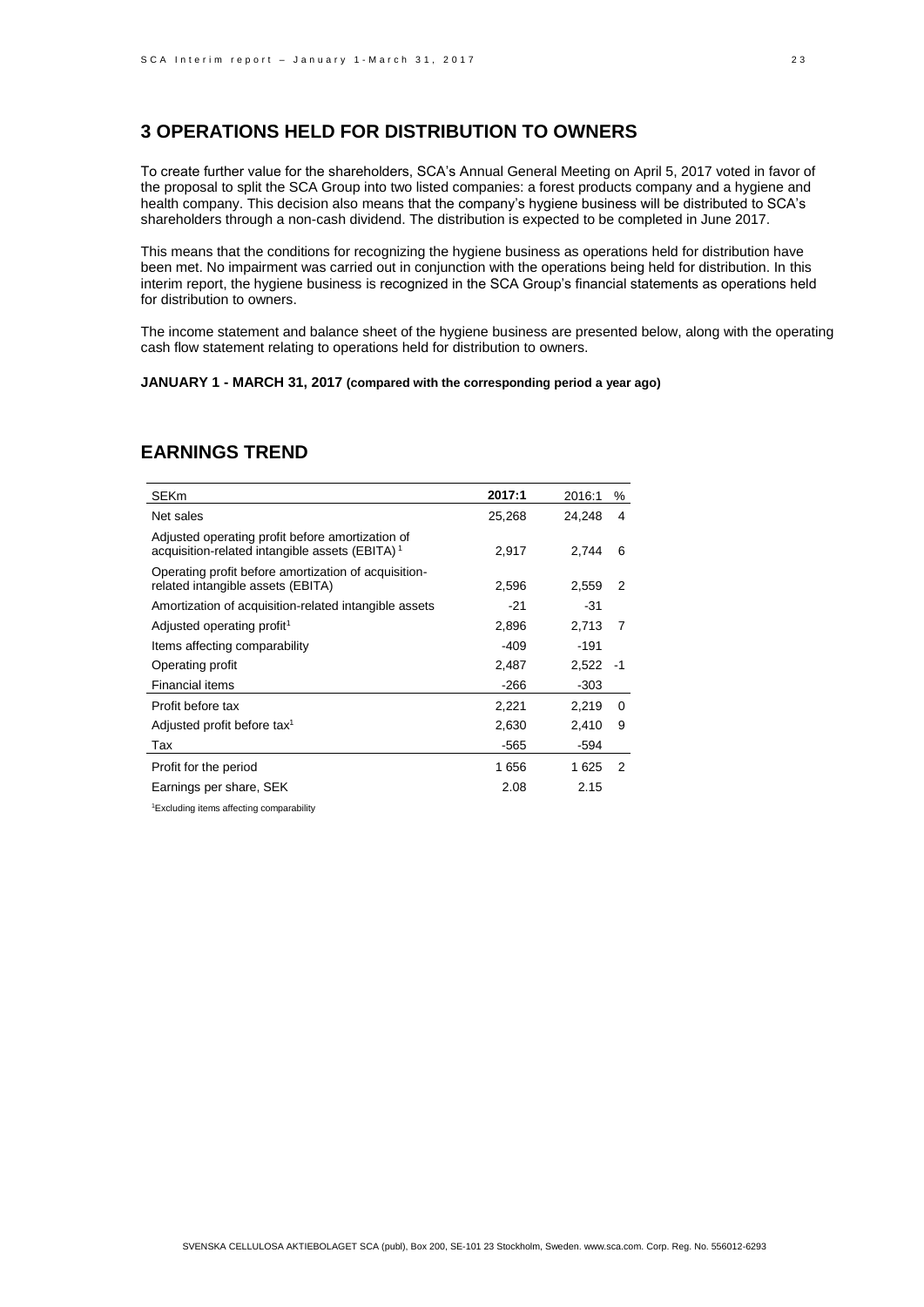# **CASH FLOW STATEMENT** for operations held for distribution to owners

| SEKm                                                                        | 1703      | 1603     |
|-----------------------------------------------------------------------------|-----------|----------|
| <b>Operating activities</b>                                                 |           |          |
| Profit before tax                                                           | 2,221     | 2,219    |
| Adjustment for non-cash items <sup>1</sup>                                  | 1,545     | 1,211    |
|                                                                             | 3,766     | 3,430    |
| Paid tax                                                                    | -627      | -662     |
| Cash flow from operating activities                                         |           |          |
| before changes in working capital                                           | 3,139     | 2,768    |
| Cash flow from changes in working capital                                   |           |          |
| Change in inventories                                                       | -606      | -43      |
| Change in operating receivables                                             | 342       | 158      |
| Change in operating liabilities                                             | 12        | $-1,186$ |
| Cash flow from operating activities                                         | 2,887     | 1,697    |
| <b>Investing activities</b>                                                 |           |          |
| Company acquisitions                                                        | 0         | $-4,387$ |
| <b>Divestments</b>                                                          | 23        | 18       |
| Investments in intangible assets and property, plant and equipment          | -880      | $-1,091$ |
| Sale of property, plant and equipment                                       | 31        | 5        |
| Loans granted to external parties                                           | $-297$    | -138     |
| Cash flow from investing activities                                         | $-1,123$  | $-5,593$ |
| <b>Financing activities</b>                                                 |           |          |
| Private placement to non-controlling interests                              | 18        | 0        |
| Change, receivable from Group companies                                     | $-927$    | $-181$   |
| Loans raised                                                                | 29,977    | 6,535    |
| Amortization of debt                                                        | $-4,654$  | $-3,394$ |
| Dividend to non-controlling interests                                       | $-16$     | -13      |
| Transactions with shareholders                                              | 211       | 549      |
| Cash flow from financing activities                                         | 24,609    | 3,496    |
| Cash flow for the period                                                    | 26,373    | -400     |
| Cash and cash equivalents at the beginning of the period                    | 4,244     | 4,828    |
| Exchange differences in cash and cash equivalents                           | -1        | 9        |
| Cash and cash equivalents at the end of the period                          | 30,616    | 4,437    |
|                                                                             |           |          |
| Cash flow from operating activities per share, SEK                          | 4.11      | 2.42     |
| Reconciliation with consolidated operating cash flow statement              |           |          |
| Cash flow for the period                                                    | 26,373    | $-400$   |
| Amortization of debt                                                        | 4,654     | 3,394    |
| Loans raised                                                                | $-29,977$ | -6,535   |
| Loans granted to external parties                                           | 297       | 138      |
| Investment through financial lease                                          | -3        | 0        |
| Change, receivable from Group companies                                     | 927       | 181      |
| Net debt in acquired and divested operations                                | 0         | $-2,105$ |
| Accrued interest                                                            | -9        | 10       |
| Net cash flow according to consolidated operating cash flow statement       | 2,262     | $-5,317$ |
|                                                                             |           |          |
| <sup>1</sup> Depreciation/amortization and impairment of non-current assets | 1,457     | 1,224    |
| Gains/loss on assets sales and swaps                                        | 8         | -1       |
| Reversal of provision related to antitrust cases                            | $-266$    | 0        |
| Gain/loss on divestments                                                    | $-1$      | 0        |
| Unpaid relating to efficiency program                                       | $-107$    | 0        |
| Payments related to efficiency program already recognized                   | -121      | -77      |
| Provision related to one-time foreign tax on non-current assets             | 450       | 0        |
| Other                                                                       | 125       | 65       |
| Total                                                                       | 1,545     | 1,211    |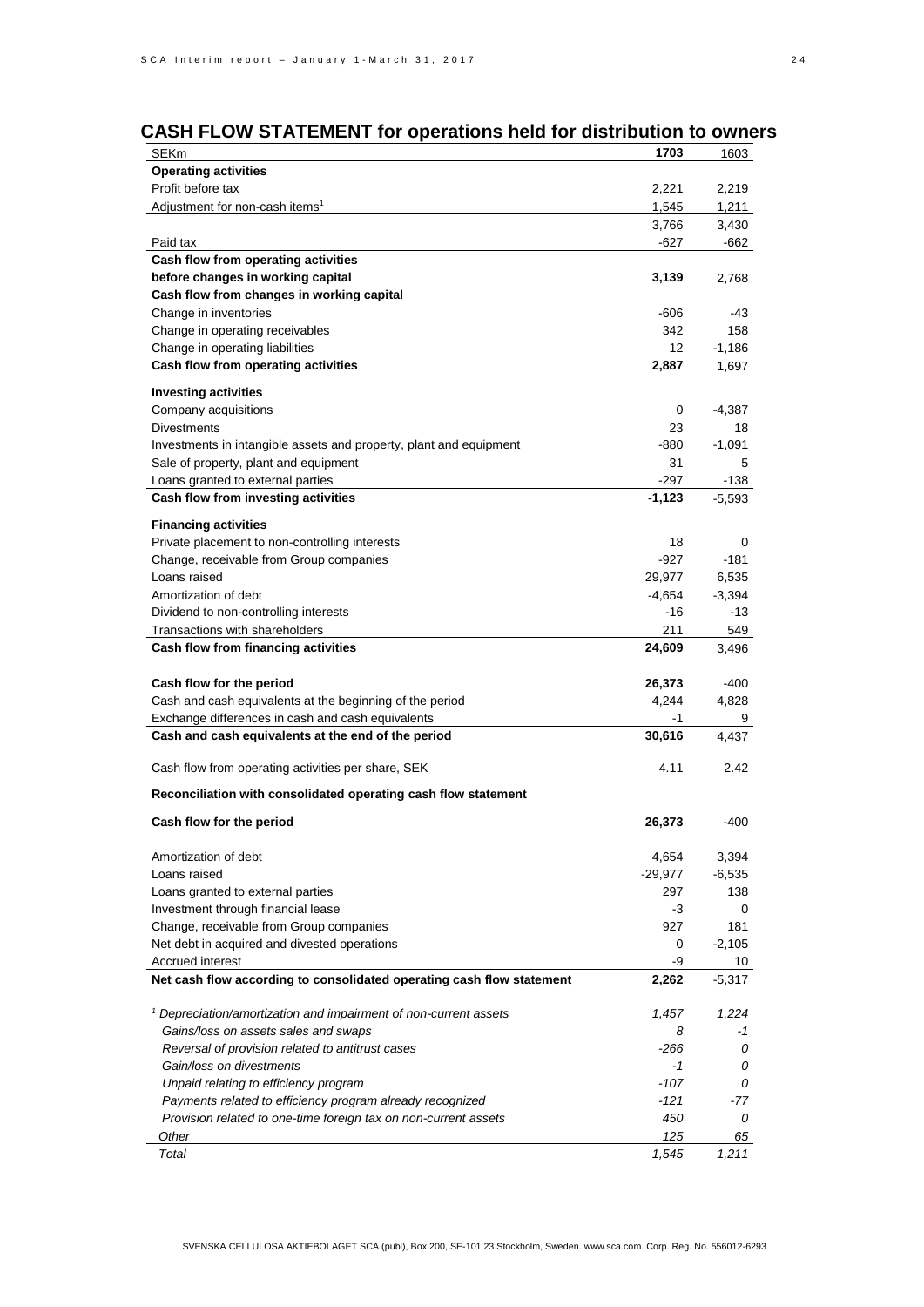# **OPERATING CASH FLOW STATEMENT** for operations held for distribution to owners

| <b>SEKm</b>                                          | 1703      | 1603      |
|------------------------------------------------------|-----------|-----------|
| Operating cash surplus                               | 4,146     | 3,900     |
| Change in working capital                            | $-253$    | $-1,071$  |
| Current capital expenditures, net                    | $-596$    | $-664$    |
| Restructuring costs, etc.                            | $-211$    | $-231$    |
| Operating cash flow                                  | 3,086     | 1,934     |
|                                                      |           |           |
| Financial items                                      | $-266$    | $-303$    |
| Income taxes paid                                    | $-627$    | $-662$    |
| Other                                                | 89        | 74        |
| Cash flow from current operations                    | 2,282     | 1,043     |
|                                                      |           |           |
| Acquisitions                                         | 0         | $-6,492$  |
| Strategic capital expenditures in non-current assets | $-256$    | $-422$    |
| <b>Divestments</b>                                   | 23        | 18        |
| Cash flow before dividend                            | 2,049     | $-5,853$  |
| Private placement to non-controlling interest        | 18        | 0         |
| Dividend to non-controlling interests                | $-16$     | $-13$     |
| Transactions with shareholders                       | 211       | 549       |
| Net cash flow                                        | 2,262     | $-5,317$  |
|                                                      |           |           |
| Net debt at the start of the period                  | $-35,173$ | $-19,058$ |
| Net cash flow                                        | 2,262     | $-5,317$  |
| Remeasurement to equity                              | 779       | $-1,834$  |
| <b>Translation differences</b>                       | 10        | 414       |
| Net debt at the end of the period                    | $-32,122$ | $-25,795$ |
|                                                      |           |           |
| Debt/equity ratio                                    | 0.75      | 0.53      |
| Debt payment capacity, %                             | 37        | 56        |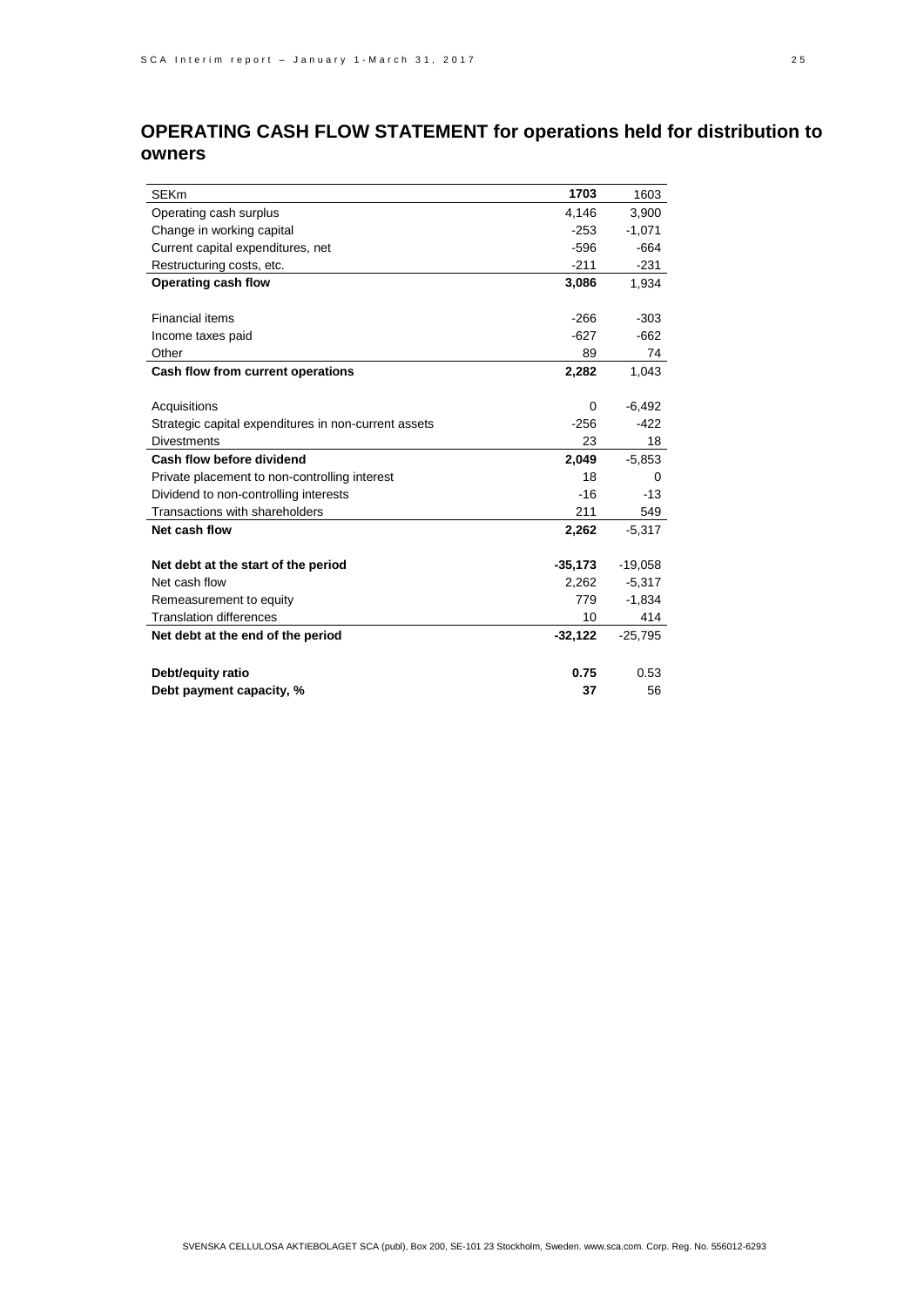| BALANCE SHEET for operations held for distribution to owners |  |  |  |
|--------------------------------------------------------------|--|--|--|
|--------------------------------------------------------------|--|--|--|

| SEKm                                                                                   | March 31, 2017   | December 31, 2016 |
|----------------------------------------------------------------------------------------|------------------|-------------------|
| Assets                                                                                 |                  |                   |
| Goodwill                                                                               | 19,099           | 19,253            |
| Other intangible assets                                                                | 7,833            | 7,665             |
| Buildings, land, machinery and equipment                                               | 47,882           | 47,494            |
| Participation in joint ventures and associates                                         | 1,045            | 1,096             |
| Shares and participation                                                               | 33               | 32                |
| Surplus in funded pension plans                                                        | 530              | 335               |
| Non-current receivables, Group companies                                               | 1                | 0                 |
| Non-current financial receivables, Group companies                                     | 0                | 3                 |
| Non-current financial assets                                                           | 620              | 714               |
| Deferred tax assets                                                                    | 1,565            | 1,457             |
| Other non-current assets                                                               | 218              | 241               |
| Total non-current assets                                                               | 78,826           | 78,290            |
| Inventories                                                                            |                  | 10,944            |
| Trade receivables                                                                      | 11,484<br>15,628 | 15,843            |
|                                                                                        | 867              | 740               |
| Current tax assets                                                                     |                  |                   |
| Current receivables, Group companies                                                   | 36               | 57                |
| Current financial receivables, Group companies                                         | 2,362            | 1,433             |
| Other current receivables                                                              | 2,346            | 2,333             |
| <b>Current financial assets</b>                                                        | 518              | 244               |
| Non-current assets held for sale                                                       | 130              | 156               |
| Cash and cash equivalents <sup>1</sup>                                                 | 30,616           | 4,244             |
| Total current assets                                                                   | 63,987           | 35,994            |
| <b>Total assets</b>                                                                    | 142,813          | 114,284           |
| Equity                                                                                 |                  |                   |
| Share capital                                                                          | 0                | 0                 |
| Other capital provided                                                                 | 0                | 0                 |
| Reserves                                                                               | 4,254            | 4,061             |
| Retained earnings                                                                      | 31,572           | 29,143            |
| Attributable to owner of the Parent                                                    | 35,826           | 33,204            |
| Non-controlling interests                                                              | 7,282            | 6,376             |
| Total equity                                                                           | 43,108           | 39,580            |
| Liabilities                                                                            |                  |                   |
| Non-current financial liabilities <sup>1</sup>                                         | 51,593           | 31,299            |
|                                                                                        | 29               |                   |
| Non-current liabilities, Group companies                                               |                  | 48<br>0           |
| Non-current financial liabilities, Group companies                                     | 0<br>4,622       | 5,273             |
| Provisions for pensions                                                                |                  |                   |
| Deferred tax liabilities                                                               | 3,938            | 3,872             |
| Other non-current provisions                                                           | 1,182            | 1,407             |
| Other non-current liabilities<br>Total non-current liabilities                         | 85               | 72<br>41,971      |
|                                                                                        | 61,449           |                   |
| <b>Current financial liabilities</b>                                                   | 10,069           | 5,089             |
|                                                                                        | 178              | 259               |
| Current liabilities, Group companies<br>Current financial liabilities, Group companies | 484              | 485               |
| Trade payables                                                                         | 12,812           | 12,972            |
| <b>Current tax liabilities</b>                                                         | 1,041            | 915               |
| <b>Current provisions</b>                                                              | 1,645            | 1,409             |
| Other current liabilities                                                              | 12,027           | 11,604            |
| <b>Total current liabilities</b>                                                       | 38,256           |                   |
| <b>Total liabilities</b>                                                               | 99,705           | 32,733<br>74,704  |
| Total equity and liabilities                                                           | 142,813          | 114,284           |
|                                                                                        |                  |                   |

<sup>1</sup>The increase in cash and cash equivalents and non-current financial liabilities was mainly attributable to newly raised loans in connection with the financing of the acquisition of BSN medical. The acquisition was closed on April 3, 2017.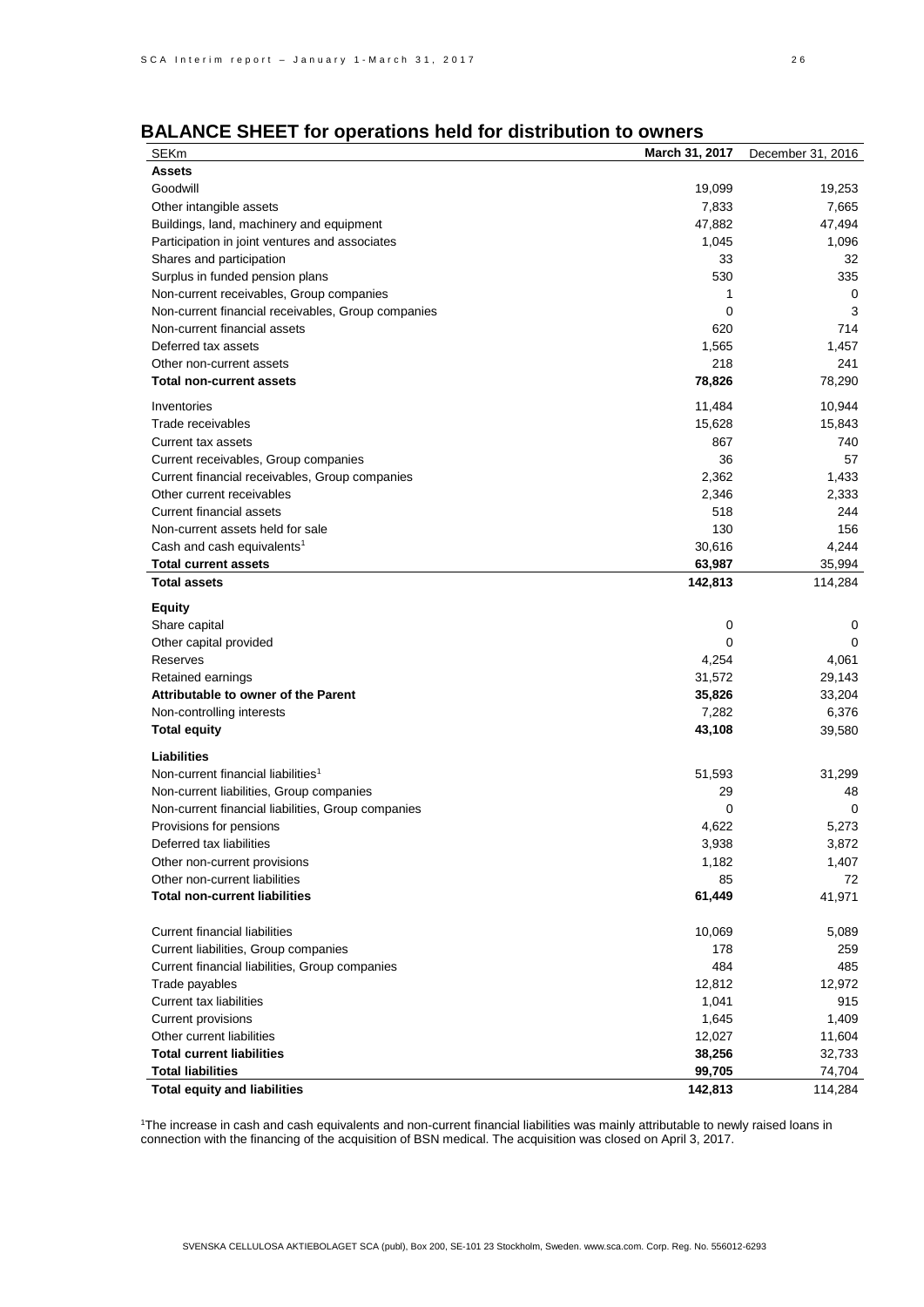# **SELECTED KEY FIGURES** for operations held for distribution to owners

| <b>SEKm</b>                                                                     | March 31, 2017 | December 31, 2016 |
|---------------------------------------------------------------------------------|----------------|-------------------|
|                                                                                 | 0.75           | 0.89              |
| Debt/equity ratio                                                               |                |                   |
| Equity/assets ratio                                                             | 25%            | 29%               |
| Equity                                                                          | 43,108         | 39,580            |
|                                                                                 |                |                   |
| Equity per share, SEK                                                           | 61             | 56                |
| Return on equity                                                                | 9,5%           | 9,3%              |
| Return on equity excluding items affecting comparability                        | 15,3%          | 14,5%             |
| Capital employed                                                                | 75,230         | 74,753            |
|                                                                                 |                |                   |
| - of which working capital                                                      | 3,831          | 4,143             |
| Return on capital employed*                                                     | 11,8%          | 12,1%             |
| Return on capital employed*, excluding items affecting comparability            | 16,3%          | 16,4%             |
|                                                                                 |                |                   |
| Net debt                                                                        | 32,122         | 35,173            |
| Provisions for restructuring costs are included in the balance sheet as follows |                |                   |
| -Other provisions**                                                             | 1,182          | 1,407             |
| -Operating liabilities                                                          | 638            | 866               |
| **) of which provision for tax risks                                            | 558            | 516               |

\*) rolling 12 months

### **THE FOREST PRODUCTS OPERATIONS TRANSACTIONS WITH THE HYGIENE OPERATIONS**

| <b>MSEK</b>                                 | 1703  | 1612           | 1603   |
|---------------------------------------------|-------|----------------|--------|
| Net sales                                   | 132   | 511            | 126    |
| Purchases                                   |       |                |        |
| Other costs                                 |       | $-56$          | -14    |
| Financial income                            | 7     | $\overline{2}$ |        |
| <b>Financial cost</b>                       | $-43$ | $-108$         | $-28$  |
| Non-current assets, internal                | 29    | 48             | 1      |
| where of currency derivatives               | 8     | 12             |        |
| where of energy derivatives                 | 21    | 36             | 1      |
| Non-current financial assets, internal      |       |                |        |
| Current assets, internal                    | 178   | 259            | 234    |
| where of accounts receivable                | 90    | 100            | 100    |
| where of currency derivatives               | 34    | 64             | 103    |
| where of energy derivatives                 | 25    | 58             | 8      |
| where of other current assets               | 29    | 37             | 23     |
| Current financial assets, internal          | 484   | 485            | 801    |
| Non-current liabilities, internal           | 1     |                | 35     |
| Non-current financial liabilities, internal |       | 3              | 3      |
| Current liabilities, internal               | 36    | 57             | 76     |
| where of accounts payable                   | 12    | 18             | 20     |
| where of currency derivatives               | 13    | 33             | 4      |
| where of energy derivatives                 | 11    | 6              | 52     |
| Current financial liabilities, internal     | 2,362 | 1,433          | 12,331 |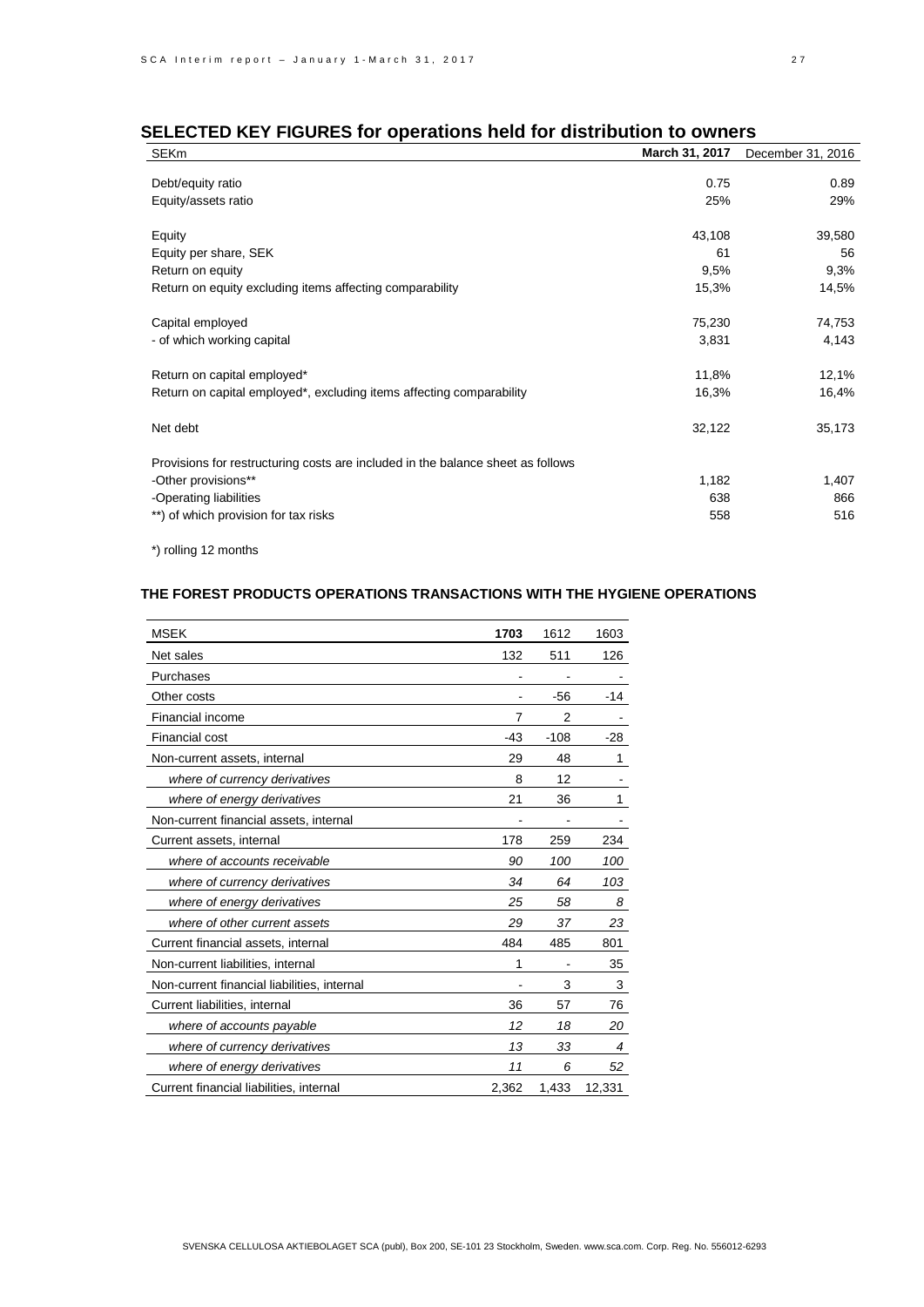## **4 FINANCIAL INSTRUMENTS PER CATEGORY (continuing operations)**

Distribution by level for measurement at fair value.

|                                      | Carrying<br>amount in the | Measured at<br>fair value | Derivatives<br>used for | Available-<br>for-sale | Financial<br>liabilities<br>measured at |                                           |             |
|--------------------------------------|---------------------------|---------------------------|-------------------------|------------------------|-----------------------------------------|-------------------------------------------|-------------|
| <b>SEKm</b>                          | balance                   | through profit            | hedge                   | financial              | amortized                               |                                           |             |
|                                      | sheet                     | or loss                   | accounting              | assets                 | cost                                    | Of which fair value by level <sup>1</sup> |             |
| March 31, 2017                       |                           |                           |                         |                        |                                         | 1                                         | 2           |
| Derivatives                          |                           |                           |                         |                        |                                         |                                           |             |
| Non-current financial assets         | 8                         |                           |                         |                        |                                         |                                           | 8           |
| <b>Total assets</b>                  | 8                         | $\Omega$                  | $\Omega$                | $\Omega$               |                                         | $\Omega$                                  | 8           |
| <b>Derivatives</b>                   |                           |                           |                         |                        |                                         |                                           |             |
| <b>Financial liabilities</b>         |                           |                           |                         |                        |                                         |                                           |             |
| <b>Current financial liabilities</b> | 10                        |                           |                         |                        | 10                                      |                                           |             |
| Non-current financial liabilities    | 68                        |                           |                         |                        | 78                                      |                                           |             |
| <b>Total liabilities</b>             | 78                        | $\Omega$                  | $\Omega$                |                        | 88                                      |                                           | $\Omega$    |
| <b>SEKm</b>                          |                           |                           |                         |                        |                                         |                                           |             |
| December 31, 2016                    |                           |                           |                         |                        |                                         | 1                                         | 2           |
| Derivatives                          |                           |                           |                         |                        |                                         |                                           |             |
| Non-current financial assets         | 8                         |                           |                         | 8                      |                                         |                                           | 8           |
| <b>Total assets</b>                  | 8                         | $\mathbf 0$               | $\Omega$                | 8                      |                                         | $\Omega$                                  | 8           |
| <b>Derivatives</b>                   |                           |                           |                         |                        |                                         |                                           |             |
| <b>Financial liabilities</b>         |                           |                           |                         |                        |                                         |                                           |             |
| <b>Current financial liabilities</b> | 268                       |                           |                         |                        | 268                                     |                                           |             |
| Non-current financial liabilities    | 60                        |                           |                         |                        | 60                                      |                                           |             |
| <b>Total liabilities</b>             | 328                       | 0                         | $\Omega$                |                        | 328                                     |                                           | $\mathbf 0$ |

<sup>1</sup> No financial instruments have been classified to level 3

The fair value of trade receivables, other current and non-current receivables, cash and cash equivalents, trade payables and other current and non-current liabilities is estimated to be equal to their carrying amount. The total fair value of non-current financial liabilities is SEK 79m (59).

No transfers between level 1 and 2 were made during the period.

The fair value of financial instruments is calculated based on current market quotations on the balance sheet date. The value of derivatives is based on published prices in an active market. The fair value of debt instruments is set using valuation models, such as discounting of future cash flows to quoted market interest rates for the respective durations.

# **5 ACQUISITIONS AND DIVESTMENTS (continuing operations)**

No significant acquisitions or divestments have taken place in the continuing operations.

For information about the acquisition of BSN medical within the hygiene business, refer to the separate interim report for the hygiene business.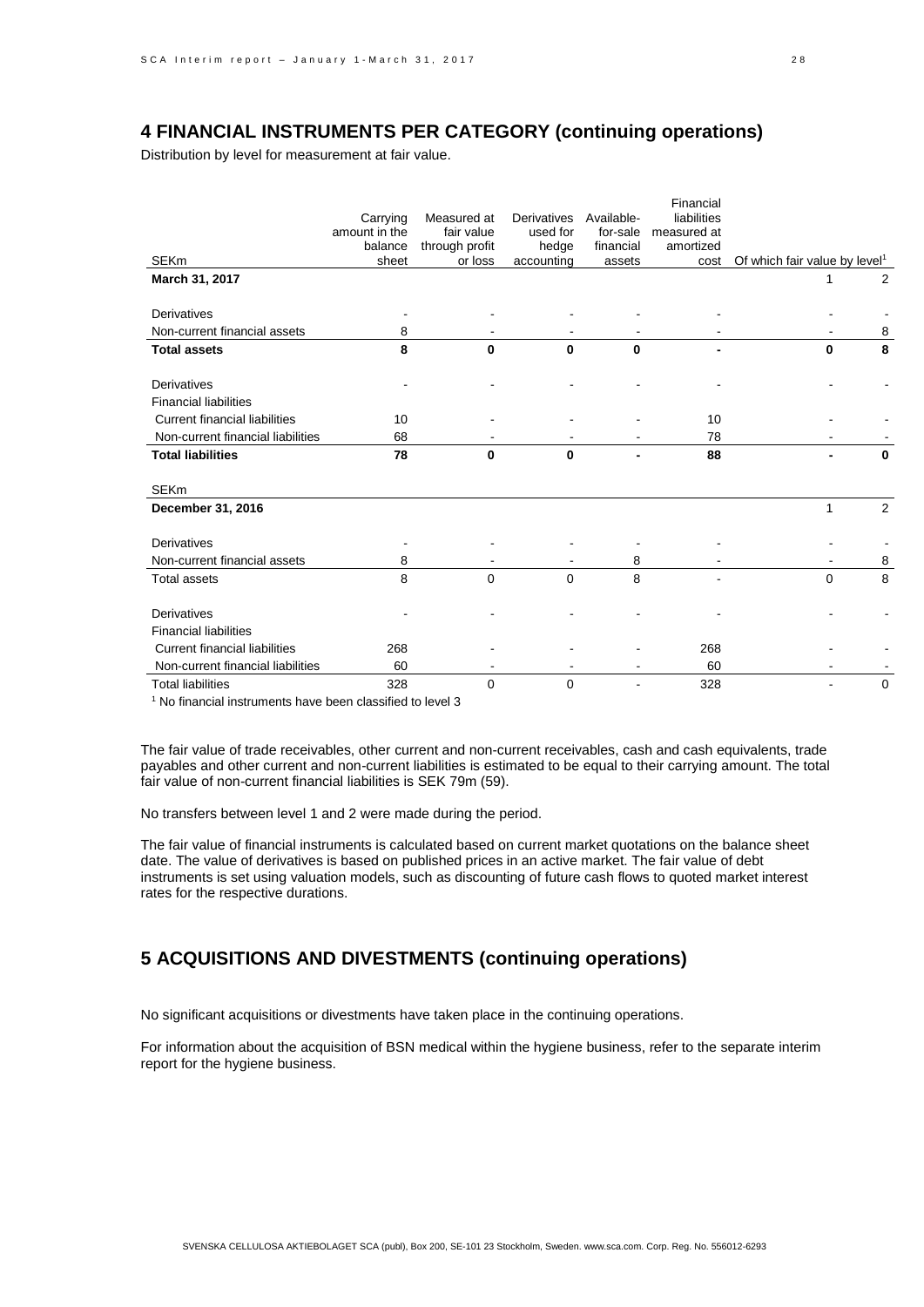# **6 Use of non-International Financial Reporting Standards ("IFRS") performance measures**

Reference is made in the interim report to a number of non-IFRS performance measures that are used to help investors as well as management analyze the company's operations. These are described on pages 91-94 of SCA's 2016 Annual Report. Described below are the non-IFRS performance measures that are used as a complement to the information in the Annual Report.

| Non-IFRS performance measure                     | <b>Description</b>                                                                                                                                                                                                                                                                   | Reason for use of the measure                                                                                                                                                                               |
|--------------------------------------------------|--------------------------------------------------------------------------------------------------------------------------------------------------------------------------------------------------------------------------------------------------------------------------------------|-------------------------------------------------------------------------------------------------------------------------------------------------------------------------------------------------------------|
| <b>EBITDA</b>                                    | Calculated as operating profit<br>before depreciation, amortization<br>and impairment of tangible and<br>intangible assets                                                                                                                                                           | This measure is a good<br>complement to operating profit, as<br>it shows the cash surplus from<br>operations                                                                                                |
| <b>Adjusted EBITDA</b>                           | Calculated as operating profit<br>before depreciation, amortization<br>and impairment of tangible and<br>intangible assets excluding items<br>affecting comparability                                                                                                                | This measure is a good<br>complement to operating profit, as<br>it shows the cash surplus from<br>operations but not affected by<br>taxes and items that affect<br>comparability with previous<br>periods   |
| Net debt                                         | Consists of the Group's interest-<br>bearing liabilities including<br>pension liabilities and accrued<br>interest less cash and cash<br>equivalents, interest-bearing<br>current and non-current<br>receivables, and capital<br>investment shares                                    | Net debt is the most relevant<br>measure for showing the<br>company's total debt financing                                                                                                                  |
| Working capital                                  | The Group's and business areas'<br>working capital is calculated as<br>non-current operating receivables<br>less non-current operating<br>liabilities                                                                                                                                | This measure shows how the<br>amount of working capital that is<br>tied up in the operations and can<br>be put in relation to net sales to<br>understand how effectively tied-up<br>working capital is used |
| Capital employed                                 | The Group's and business areas'<br>capital employed is calculated as<br>an average of total assets on the<br>balance sheet excluding interest-<br>bearing assets and pension<br>assets, less total liabilities,<br>excluding interest-bearing<br>liabilities and pension liabilities | This measure shows the amount<br>of total capital that is used in the<br>operations and is thus one of the<br>components for measuring the<br>return from operations                                        |
| Earnings per share, total<br>operations          | Profit for the period from<br>continuing operations and<br>operations held for distribution to<br>owners divided by the number of<br>shares                                                                                                                                          | This measure shows the earnings<br>per share that the shareholders<br>receive from the Group's total<br>operations                                                                                          |
| Adjusted earnings per share, total<br>operations | Adjusted profit for the period from<br>continuing operations and<br>operations held for distribution to<br>owners divided by the number of<br>shares                                                                                                                                 | This measure shows the earnings<br>per share, excluding items<br>affecting comparability, that the<br>shareholders receive from the<br>Group's total operations                                             |

**Description of financial performance measures that are not used in IFRS**

**Calculation of financial performance measures that are not defined in IFRS**

### **Capital employed (continuing operations)**

| <b>SEKm</b>                                                             | 1703     | 1612     |
|-------------------------------------------------------------------------|----------|----------|
| <b>Total assets</b>                                                     | 54,762   | 52,958   |
| -Financial receivables                                                  | $-1,689$ | $-1.421$ |
| -Non-current non-interest bearing liabilities                           | $-8.101$ | $-7.961$ |
| -Current non-interest bearing liabilities                               | $-4.330$ | $-3.699$ |
| Internal receivables with operations held for distribution to<br>owners | 208      | 307      |
| Internal liabilities with operations held for distribution to           |          |          |
| owners                                                                  | -37      | -57      |
| Capital employed                                                        | 40.813   | 40.127   |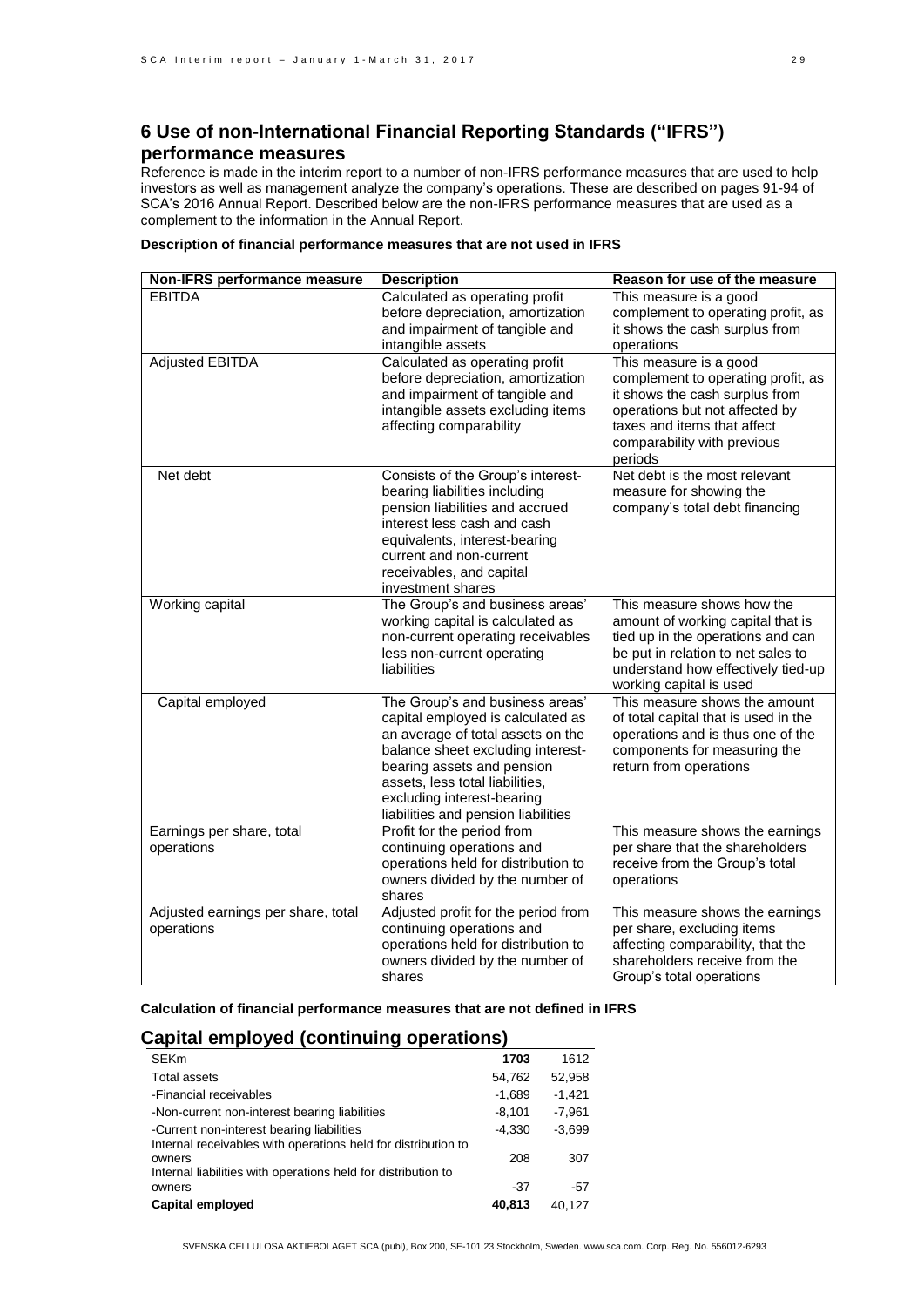# **Working capital (continuing operations)**

| <b>SEKm</b>                                                             | 1703     | 1612     |
|-------------------------------------------------------------------------|----------|----------|
| Inventories                                                             | 3,348    | 3,402    |
| Accounts receivables                                                    | 2,333    | 1,968    |
| Other current receivables                                               | 762      | 566      |
| Accounts payables                                                       | $-3,131$ | $-2,778$ |
| Other current liabilities                                               | $-1,136$ | -863     |
| Adjustments <sup>1</sup>                                                | 713      | 243      |
| Internal receivables with operations held for distribution to           |          |          |
| owners<br>Internal liabilities with operations held for distribution to | 178      | 259      |
| owners                                                                  | -36      | -57      |
| Working capital                                                         | 3,031    | 2,740    |
|                                                                         |          |          |
| <sup>1</sup> Adjustments                                                |          |          |
| Other current receivables, green certificates                           | -16      | -34      |
| Accounts payables, strategic capital expenditures                       | 711      | 274      |
| Other current liabilities, emission rights                              | 18       | 3        |
|                                                                         | 713      | 243      |

# **Net debt (continuing operations)**

| <b>SEKm</b>                       | 1703  | 1612  |
|-----------------------------------|-------|-------|
| Surplus in funded pension plans   | 1.129 | 851   |
| Non-current financial assets      | 8     | 8     |
| Current financial assets          | 663   | 809   |
| Cash and cash equivalents         | 373   | 238   |
| Financial receivables             | 2,173 | 1,906 |
| Non-current financial liabilities | 68    | 63    |
| Provisions for pensions           | 297   | 329   |
| Current financial liabilities     | 2,372 | 1,702 |
| <b>Financial liabilities</b>      | 2,737 | 2,094 |
| Net debt                          | -564  | -188  |

# **7 QUARTERLY OVERVIEW**

# **Statement of profit or loss**

| <b>SEKm</b>                                                                                        | 2017:1   | 2016:4   | 2016:3   | 2016:2   | 2016:1   |
|----------------------------------------------------------------------------------------------------|----------|----------|----------|----------|----------|
| Net sales                                                                                          | 3,969    | 3,939    | 3,769    | 3,872    | 3,793    |
| Other income                                                                                       | 465      | 450      | 358      | 419      | 498      |
| Change in inventories                                                                              | $-27$    | 79       | -37      | $-22$    | $-152$   |
| Change in value in biological assets                                                               | 231      | 120      | 196      | 101      | 272      |
| Raw materials and consumables                                                                      | $-1,503$ | $-1,236$ | $-1,261$ | $-1,231$ | $-1,395$ |
| Personnel costs                                                                                    | -659     | $-621$   | $-602$   | $-665$   | $-648$   |
| Other operating costs                                                                              | $-1,669$ | $-1,900$ | $-1,581$ | $-1,685$ | $-1,555$ |
| Share of profits of associates and joint ventures                                                  | 0        | -5       | -1       | 0        | 0        |
| Items affecting comparability                                                                      | $-10$    | -7       | 4        | 119      | 0        |
| <b>EBITDA</b>                                                                                      | 797      | 819      | 845      | 908      | 813      |
| Depreciation and amortization                                                                      | $-299$   | $-287$   | $-264$   | $-283$   | $-280$   |
| Operating profit                                                                                   | 498      | 532      | 581      | 625      | 533      |
| <b>Financial items</b>                                                                             | -36      | $-23$    | -19      | $-20$    | -21      |
| Profit before tax                                                                                  | 462      | 509      | 562      | 605      | 512      |
| Tax                                                                                                | -99      | -96      | $-117$   | $-102$   | $-102$   |
| Profit for the period from continuing operations                                                   | 363      | 413      | 445      | 503      | 410      |
| Operations held for distribution to owners                                                         |          |          |          |          |          |
| Net profit for the period from operations held for distribution to owners                          | 1,656    | 1,170    | 1,872    | $-425$   | 1,625    |
| Profit for the period from continuing operations and operations held for<br>distribution to owners | 2,019    | 1,583    | 2,317    | 78       | 2,035    |